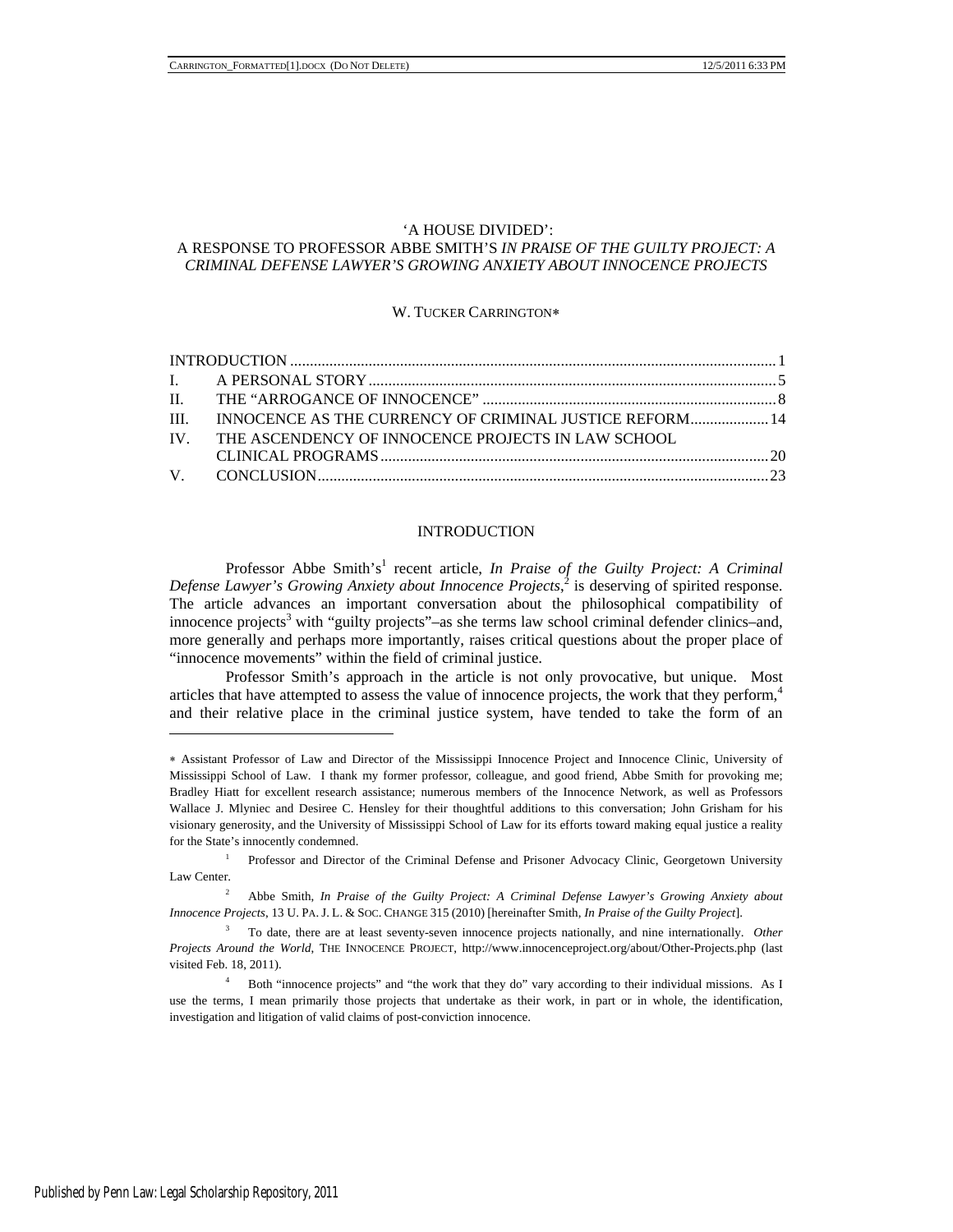empirically-based back and forth. Those in support of their value have marshaled empirical evidence of the successes–mostly exonerations–while those opposed have claimed that the innocence movement's greatest triumph was its self-aggrandizing ability to exaggerate both its importance and the seriousness of the injustices it claimed to rectify.<sup>5</sup>

Professor Smith begins her article by immediately conceding that there is now little debate about the impact of innocence work. She readily acknowledges the power of DNA evidence to free the wrongly convicted and, in the process, to raise serious questions about certain fundamental conceptions in our criminal justice system.<sup>6</sup> Almost all of these developments stem from the work of innocence projects or by lawyers who were working in the innocence movement tradition. She notes that unlike virtually any other development in the field of criminal justice, the issue of innocent persons being convicted, perhaps even executed, $\alpha$  for crimes that they did not commit contains, according to Professor Lawrence C. Marshall, an uncontested sense of righteous indignation that transcends virtually any partisan divide about issues of race or class that have historically revealed deep divisions in our national conversations.<sup>8</sup> Popular culture has not only been exposed to, but has also been compelled by the development. John Grisham recognized this phenomenon and wrote his first nonfiction book, *The Innocent Man*,<sup>9</sup> about it. It immediately struck a popular nerve and became, like his fictionalized courtroom dramas, a best-seller.

Professor Smith also readily concedes that the impact of innocence work is broader than discrete cases or popular culture. She cites the work of a gubernatorially appointed commission's investigation of the state of Illinois' system of capital punishment that led Governor George Ryan to enact a moratorium on executions in 2003 that emptied that state's death row of 167 of its condemned prisoners.<sup>10</sup> In March of 2011, Illinois officially abolished its death penalty.<sup>11</sup>

<sup>7</sup> *See* David Grann, *Trial by Fire*, THE NEW YORKER, Sept. 7, 2009, at 42 (chronicling the case of Cameron Todd Willingham, who was executed for murdering his three children by arson. After Willingham's execution, the evidence used to prove the arson was found to be extremely faulty).

<sup>8</sup> Lawrence C. Marshall, *Walter C*. *Reckless Memorial Lecture: The Innocence Revolution and the Death Penalty*, 1 OHIO ST. J. CRIM. L. 573, 577 (2004).

<sup>5</sup> *See* Daniel S. Medwed, *Innocentrism*, 2008 U. ILL. L. REV. 1549, 1552 n.12 (2008) (referring to John McAdams' argument that death penalty opponents have exaggerated the number of exonerated people by blurring the distinction between factual and legal innocence); Carol S. Steiker & Jordan M. Steiker, *The Seduction of Innocence: The Attraction and Limitations of the Focus on Innocence in Capital Punishment Law and Advocacy*, 95 J. CRIM. L. & CRIMINOLOGY 587 (2005).

<sup>6</sup> *Mission Statement*, THE INNOCENCE PROJECT, http://www.innocenceproject.org/about/Mission-Statement.php (last visited Feb. 18, 2011) (noting that, to date, 275 people have been exonerated in the United States through post-conviction DNA testing, seventeen of whom served time on death row).

<sup>9</sup> JOHN GRISHAM, THE INNOCENT MAN: MURDER AND INJUSTICE IN A SMALL TOWN (2006). As Grisham tells the story, he was reading the obituary page of the *New York Times* one day and ran across an article about Ron Williamson, a former minor league baseball player who had been wrongly convicted and sentenced to death in Oklahoma for a rape and murder. Not long after Williamson was freed, he died of health complications. According to Grisham, who many would consider one of the pre-eminent tellers of popular fiction, "Never in my most creative moment could I have come up with a story like this." Michelle Norris, *Grisham Traces Exoneration of an 'Innocent Man,'* (NPR Oct. 11, 2006), *available at* http://www.npr.org/templates/story/story.php?storyId=6248147.

<sup>&</sup>lt;sup>10</sup> *See* Jodi Wilgoren, *Citing Issue of Fairness, Governor Clears Out Death Row in Illinois*, N.Y. TIMES, Jan. 12, 2003, at A10; COMM'N ON CAPITAL PUNISHMENT, REPORT OF THE GOVERNOR'S COMM'N ON CAPITAL PUNISHMENT (2002), http://www.idoc.state.il.us/ccp/ccp/reports/commission\_report/summary\_recommendations.pdf.

Amendment to S.B. 3539, 96<sup>th</sup> Gen. Assemb. (Ill. 2010), *available at* http://www.ilga.gov/legislation /fulltext.asp?DocName=09600SB3539ham001&GA=96&SessionId=76&DocTypeId=SB&LegID=&DocNum=3539&GA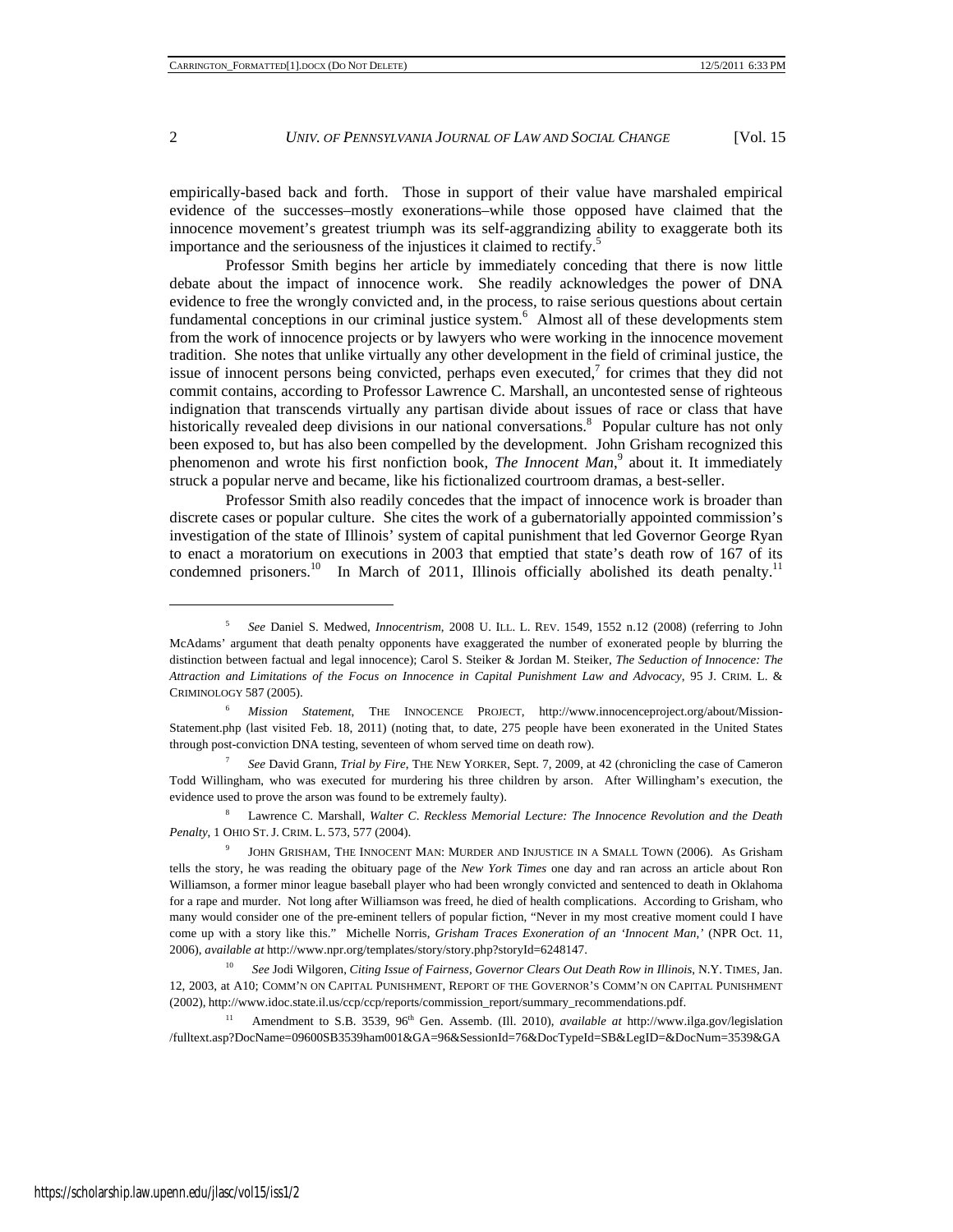Among the most important justifications for abolition is the significant number of condemned people on the State's death row who were later shown to be innocent.<sup>12</sup>

Professor Smith does not mention it explicitly, but the United States Supreme Court has recently given serious consideration to the question of whether an individual convicted of a crime has a constitutionally based claim to DNA testing.<sup>13</sup> Though the Court did not ultimately recognize the right, Justice Stevens, argued in his dissent that the legitimacy of the claim could be based, among other places, in:

. . . the fact that 46 States and the Federal Government have passed statutes providing access to evidence for DNA testing, and 3 additional states (including Alaska [where Petitioner was incarcerated]) provide similar access through court-made rules alone . . . . The fact that nearly all the States have now recognized some post-conviction right to DNA evidence makes it more, not less, appropriate to recognize a limited federal right to such evidence in cases where litigants are unfairly barred from obtaining relief in state court.<sup>14</sup>

It is safe to say that the discussion at this level may never have occurred–or at least would not have occurred as soon as it did–but for the work of innocence projects and their advocacy.15

Rather than focusing on precisely how the innocence movement's impact ought to be measured, Professor Smith takes issue with the ultimate value of the impact itself. In a sense, she questions the impact's legacy by identifying three acute areas of concern: the movement's belief in the supreme righteousness of its calling; its singular focus on innocence as the chief currency in criminal justice reform; and the popularity of innocence projects in law school curriculums to the exclusion of other clinical programs.<sup>16</sup> Her ultimate concern is that these areas are not only defining characteristics, but at some basic level are in conflict with fundamental tenets of indigent

-

<sup>14</sup> *Osborne*, 129 S. Ct. at 2335 (2009) (Stevens, J., dissenting).

<sup>15</sup> As a practical matter, the Innocence Project was on the brief, and Peter Neufeld, co-founder of the Innocence Project, participated in oral argument. Brief for the Respondent, *Osborne*, 129 S. Ct. 2308 (No. 08-6); Oral Argument at 1, *Osborne*, 129 S. Ct. 2308 (No. 08-6).

<sup>16</sup> Smith, *In Praise of the Guilty Project*, *supra* note 2, at 318 ("In this essay I will discuss three growing concerns about Innocent Projects . . .").

ID=10&Session.

<sup>12</sup> Dirk Johnson, *Illinois, Citing Faulty Verdicts, Bars Executions*, N.Y. TIMES, Feb. 1, 2000, at A1.

<sup>&</sup>lt;sup>13</sup> Dist. Att'ys Office for the Third Jud. Dist. v. Osborne, 129 S. Ct. 2308 (2009). Osborne, seeking relief under 42 U.S.C. § 1983, argued that the Due Process Clause grants a constitutional right to DNA evidence for testing. *Id*. at 2315. Accordingly, Osborne sought access to biological material for more modern DNA analysis. *Id*. Before the *Osborne* decision, other courts found a constitutional right to access DNA for testing. *E*.*g*.*,* McKithen v. Brown, 565 F. Supp. 2d 440, 491-92 (E.D.N.Y. 2008) (finding a right to not suffer criminal sanctions due to prosecutorial deliberate indifference to the potential the individual is innocent and that "such deliberate indifference is expressed by a prosecutor's refusal to allow access to physical evidence for the purpose of DNA testing" when it could be done at a low cost and the results would show innocence beyond a reasonable doubt); Osborne v. Dist. Att'ys Office for Third Jud. Dist., 521 F.3d 1118, 1132 (9th Cir. 2008), *rev'd*, 129 S. Ct. 2308 (2009) ("[W]e . . . hold that Osborne is entitled to assert . . . the due process right to post-conviction access to potentially exculpatory DNA evidence . . . ."). More recently, in Skinner v. Switzer, 131 S. Ct. 1289 (2011), the Court adhered to *Osborne*, ruling that there is no substantive due process right to such testing, but (and here the *Osborne* decision was silent) that a prisoner has a procedural due process right to post-conviction DNA testing. Further, the Court reasoned that if Skinner's suit for DNA testing was in fact successful, it would not "necessarily imply" the invalidity of his conviction. *Id.* (quoting Wilkinson v. Dotson, 544 U.S. 74, 125 (2004). Though the results could possibly be exculpatory, they could also be inconclusive or validate his conviction. *Id*.Therefore, the claim could be brought in a § 1983 civil rights suit, and that suit would be cognizable in federal court. *Id*.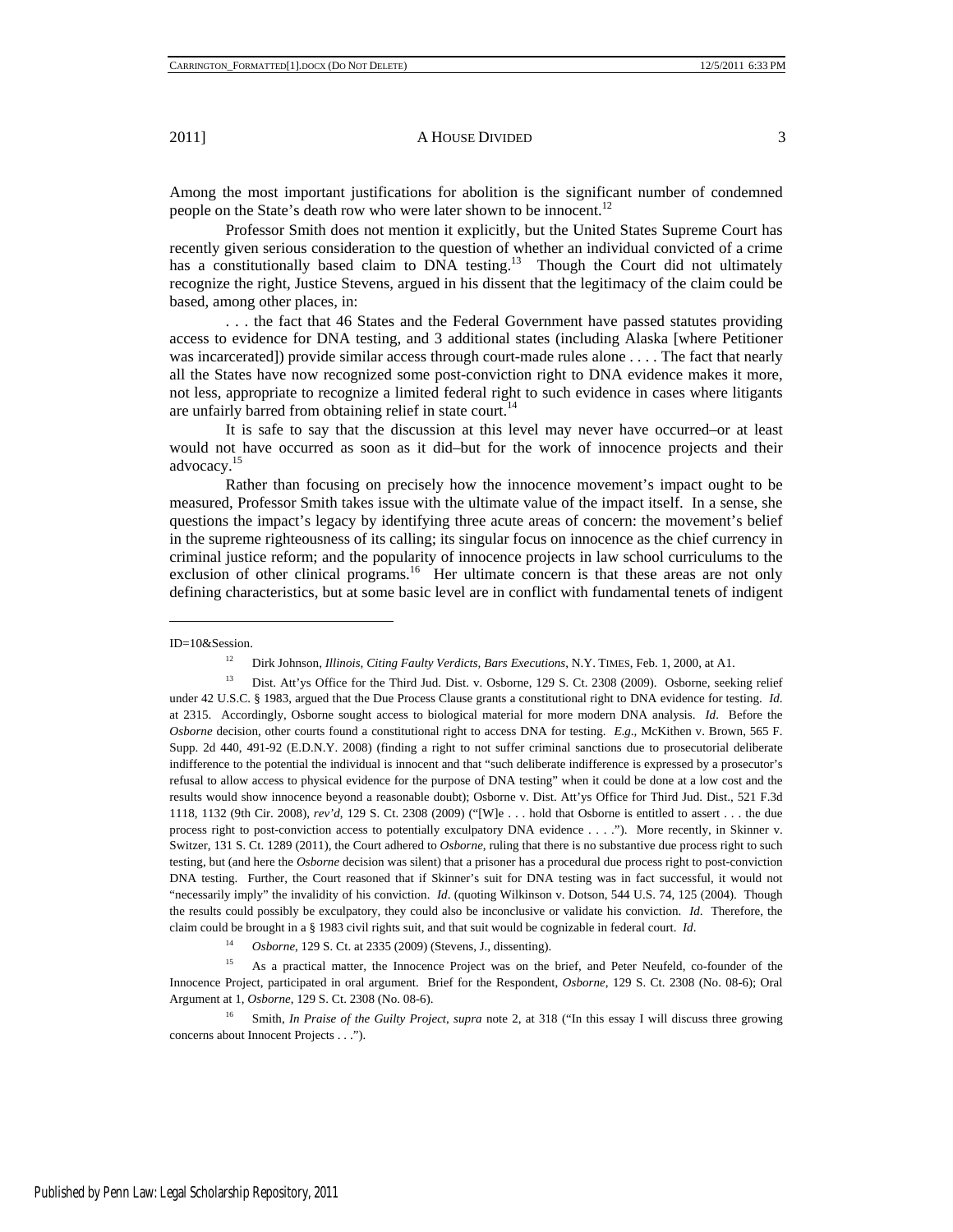#### criminal defense.

I should say at the outset–partly in the interest of disclosure but also in the hope that it adds context and perspective to my critique–that I am a former student and colleague of Professor Smith's. We have been good friends for years and, maybe more importantly, have collaborated together as counsel on dozens of criminal cases. It is for those reasons, as well as because she has for many years provided insightful commentary about indigent criminal defense work, $17$  that I take at face value her criticisms of innocence work. *In Praise of the Guilty Project* identifies and adds to what I believe is–and ought to be–a candid conversation about the rightful place of, as another colleague and long-time clinician describes it simply, "the incredibly complex world of criminal defense."

That said, I do take issue with the article, and in particular with what I view as a singular problem that affects her entire argument. It derives from the characteristic strength of both the article and her body of work: its keen insights into what it means to be a zealous advocate for the indigent criminally accused. Put another way, as a long-time practicing defender and clinical teacher, Professor Smith struggles, as many long-time defenders have, with reconciling two areas of practice. These areas, criminal defense and innocence work, have aspirations which appear to be twinned, but the methods of achieving them sometimes seem philosophically incompatible.

More particularly, Professor Smith grounds her arguments in anecdote–or anecdotallybased evidence in some instances–and not in empirical evidence. As a general matter there is nothing wrong with this approach. In fact, the article's discursive quality accounts for its readability and ease with which it can enter into this important overarching and ongoing discussion. However, the article's critical flaw is not one of identification so much as it is of attribution. Professor Smith has constructed various straw men to stand in place for her lack of empirical evidence and tends to attribute characteristics to the movement that are in actuality only aberrant incidents.

The concerns that she attributes to the innocence movement are legitimate, but they do not derive from the DNA of the movement, as it were, or from innocence work more precisely. Instead, I believe that they are more accurately classified as the by-product of two kinds of tension. The first is the internal tension arising from within the innocence movement itself. I would describe it as a symptom of a serious–and seriously successful–development in the field of criminal justice that is not yet comfortable in its own skin. The second is the tension that arises from the interaction of the innocence movement and other players in the criminal justice system– primarily defenders and prosecutors–virtually all of whom have been around far longer than innocence advocates. These players' rules and codes of behavior–many of which work and work well–collide with innocence practitioners' positions that don't fit into traditional, or sometimes even recognizable, categories of advocacy. What Professor Smith is absolutely correct about, however, and what makes her article such an important contribution, is that to some extent the innocence movement has yet to win the hearts and minds of some in the criminal defense community. The ability of innocence projects separately, or together as a collective body known

<sup>17</sup> *See* ABBE SMITH, CASE OF A LIFETIME: A CRIMINAL DEFENSE LAWYER'S STORY (2008); Abbe Smith, *The Lawyer's "Conscience" and the Limits of Persuasion*, 36 HOFSTRA L. REV. 479 (2007); Abbe Smith, *The Burdens of Representing the Accused in an Age of Harsh Punishment*, 18 NOTRE DAME J.L. ETHICS & PUB. POL'Y 451 (2004); Abbe Smith, *Too Much Heart and Not Enough Heat: The Short Life and Fractured Ego of the Empathic, Heroic Public Defender*, 37 U.C. DAVIS L. REV. 1203 (2004) [hereinafter Smith, *Too Much Heart*]; Abbe Smith, *Defending Defending: The Case for Unmitigated Zeal on Behalf of People Who Do Terrible Things*, 28 HOFSTRA L. REV. 925 (2000) [hereinafter Smith, *Defending*].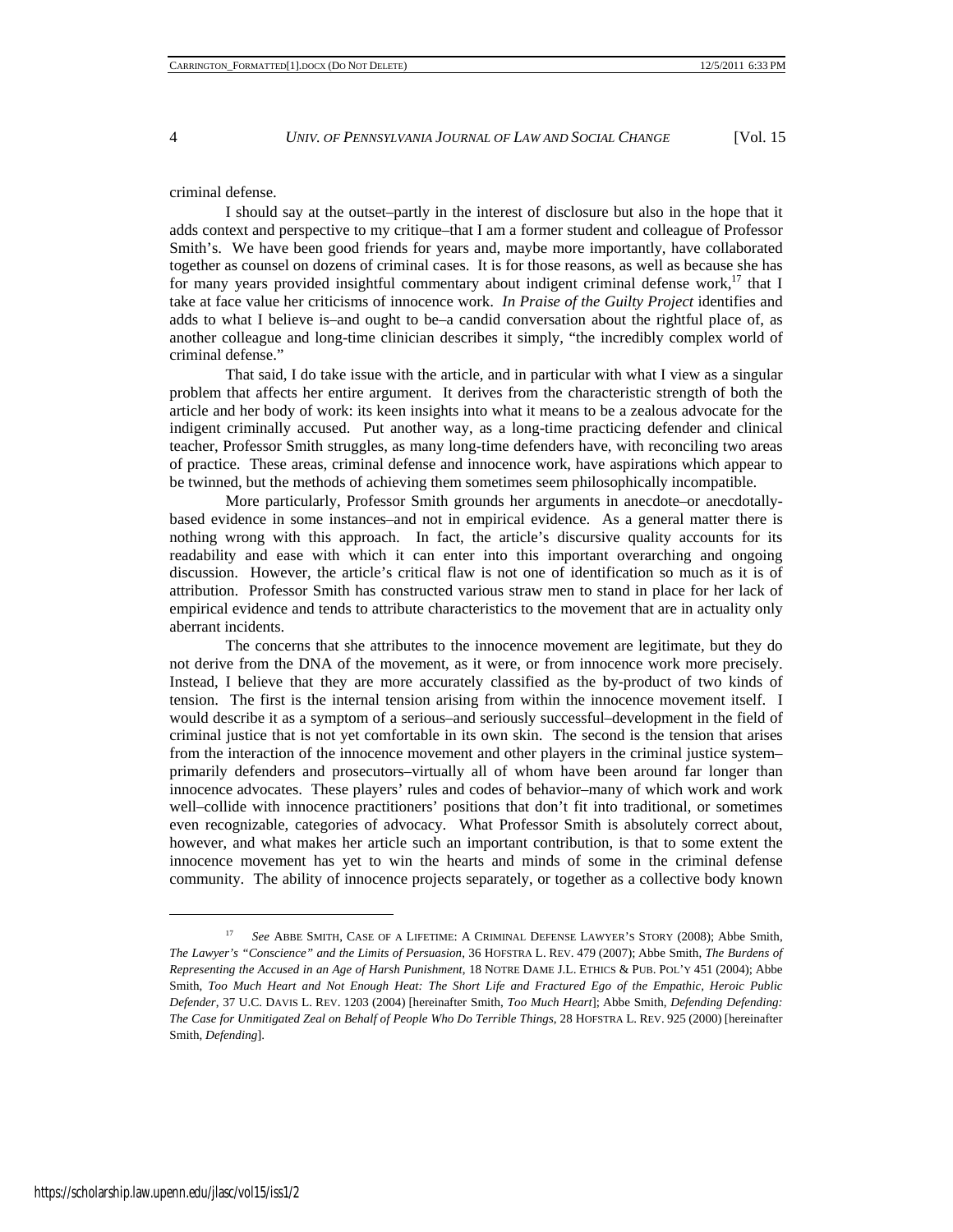as the innocence movement, to reconcile these tensions likely holds the answer to the ultimate legacy of the "new civil rights movement of the twenty-first century."<sup>18</sup>

# I. A PERSONAL STORY

I was recently involved in a case that illustrates precisely these tensions. A couple of years ago I was asked to represent a criminal defendant in a Louisiana parish not far from New Orleans. My client, along with two co-defendants, was charged with murder. This was to be a retrial. All three had been convicted of murder in 1993 and each had been sentenced to serve life in prison at Angola, Louisiana's state penitentiary.<sup>19</sup> Based on newly discovered evidence, an appellate court had reversed their convictions in 2008.<sup>20</sup>

The specific facts of the case are complicated and mostly beside the point, but there are two aspects that are relevant to this story: the first is that all of the defendants were factually innocent; the second is that when I was asked to join as counsel I had recently become the director of the Mississippi Innocence Project based at the University of Mississippi School of Law. Immediately prior to that I had been a trial lawyer at the Public Defender Service in Washington, D.C. In other words, I had gone from one of Professor Smith's "guilty projects" directly to an innocence project.<sup>21</sup>

At the first hearing in the case after my appointment, the judge asked all the parties to retire to chambers to discuss the upcoming retrial. Not surprisingly the judge, who seemed like a consummate pragmatist, wanted to discuss the possibility of disposing of the case short of trial. He made clear that he thought that serious consideration ought to be given to working out a solution. He had presided over some of the hearings where defense attorneys had presented evidence of law enforcement malfeasance and our clients' non-involvement, and my impression was that he may have felt that after spending over a decade and a half in prison, the State might be satisfied in thinking that it had exacted its pound of flesh.

The lead prosecutor, an experienced, senior attorney from the district attorney's office, reacted slightly differently to the judge's urging. He immediately seized the opportunity to offer what he viewed was his eminent reasonableness: notwithstanding the State's earlier successful effort to convict all of the defendants, he would entertain a deal for the first of the defendants to help the prosecution in its case–presumably by agreeing to testify against the other two codefendants.

When the prosecutor announced his position there was a pregnant pause, after which one

<sup>18</sup> Smith, *In Praise of the Guilty Project*, *supra* note 2, at 317 (quoting Press Release, Innocence Project, As 100<sup>th</sup> Innocent Prisoner is Freed by DNA Tests, Innocence Network Convenes to Map the Future of "New Civil Rights Movement" in Criminal Justice (Jan. 17, 2002), http://www.deathpenaltyinfo.org/innocence-project-press-release-100thinnocent-prisoner-freed-dna-tests-innocence-network-convenes-m).

<sup>19</sup> *See* Williams v. Edwards, 547 F.2d 1206, 1211-12 (5th Cir. 1977) (holding that the conditions at Angola violate the Eighth Amendment); Special Master's Report at 313, Williams v. McKeithen, No. 71-CV-98 (M.D. La. Apr. 28, 1975), *available at* http://www.clearinghouse.net/chDocs/public/PC-LA-0001-0001.pdf; ANNE BUTLER & C. MURRAY HENDERSON, ANGOLA: LOUISIANA STATE PENITENTIARY A HALF CENTURY OF RAGE AND REFORM (1995).

<sup>&</sup>lt;sup>20</sup> Paul Purpura, *Duo Jailed Since '92 Due Out on Bond–Men Will be Retried in Westwego Killing*, THE TIMES-PICAYUNE, Sept. 20, 2008, http://www.nola.com/news/t-p/westbank/index.ssf?/base/news-4/1221888616317830. xml&coll=1.

<sup>&</sup>lt;sup>21</sup> I had spent two years supervising and teaching post-graduate fellows and third-year clinic students at Georgetown University Law Center who were assigned misdemeanors and low-level felonies in D.C. Superior Court.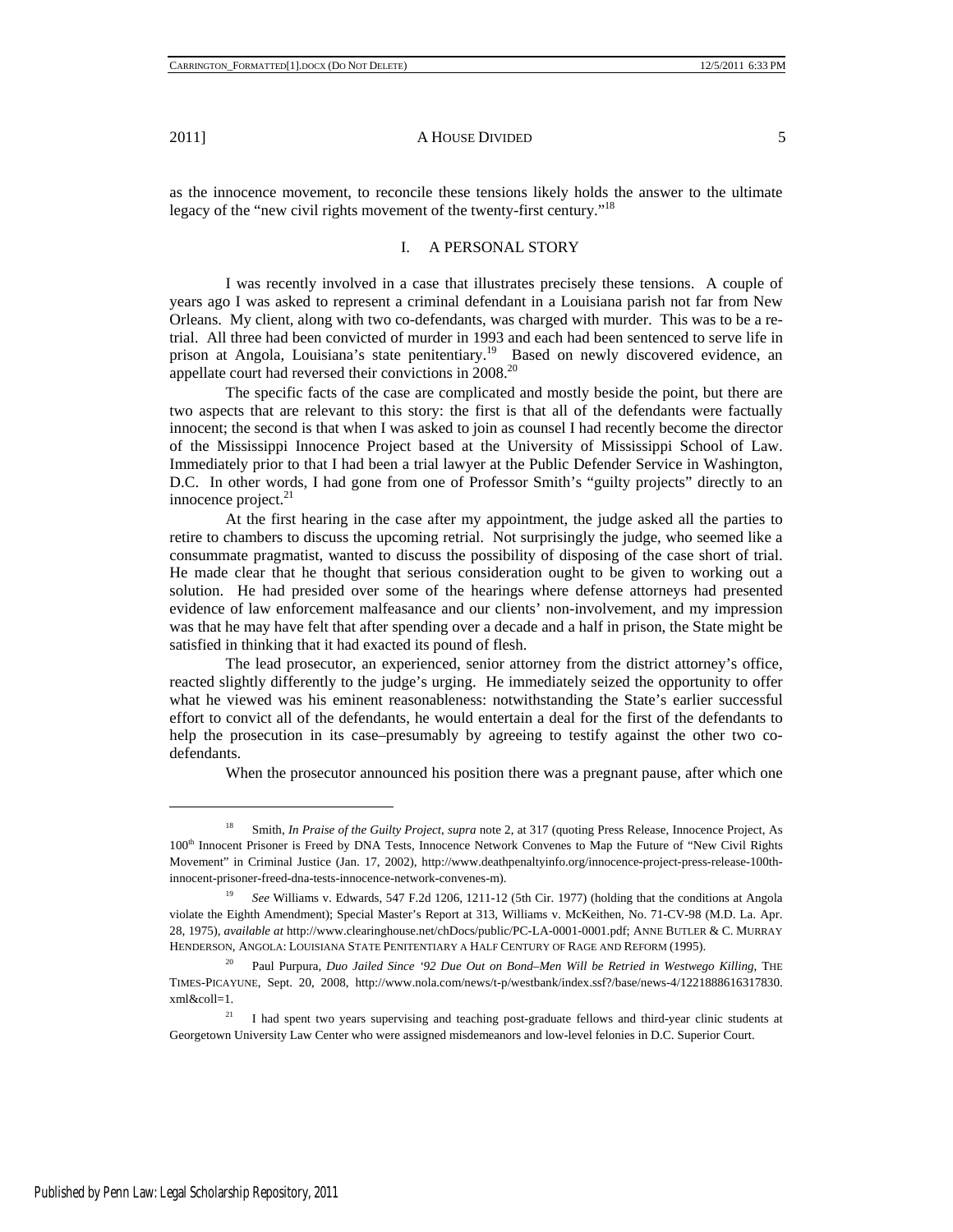of my co-counsel tried his best to remind the prosecutor that the primary reason we were all sitting where we were, with our clients out on bail pending a re-trial, was because the vast majority of the newly-discovered evidence supported the fact that all of the defendants were innocent. This colleague then recounted a couple of the more compelling pieces of that evidence and suggested that the prosecutor engage in a wholesale reassessment of the case.

What the prosecutor heard was that his case was weak, the defense's strong, and not wanting to waste any more of his time, acted right out of central casting. "Let's just try the case then," he said.

At which point I spoke up.

I suggested to the prosecutor that perhaps the typical approach to negotiating a criminal case was unlikely to advance us toward any sort of satisfactory resolution. Perhaps, I said as reasonably as I could, we explore some other avenue.

I did so with several reservations, however. For one thing, I relished the opportunity to go to trial. It had been a while since I had tried a case. My two colleagues were terrific, skilled lawyers, and a lot of fun besides. My client was a pleasure to work with and represent. We had a compelling case. An acquittal would have been even more gratifying than usual in that it would have also sent a message about the depth of the systemic malfeasance and failure of justice visited on our clients.

On the other hand, the parish is a notoriously difficult one for criminal defendants – especially African-American defendants like ours.<sup>22</sup> This particular parish has a history of supporting white supremacists for national office<sup>23</sup> and most recently made a name for itself by forming armed citizen posses and setting up barricades to prevent New Orleanians fleeing their Katrina-flooded city from making it across the river and into their parish. $^{24}$  Our clients had been indicted by an all-white grand jury, which had been selected by a method that was racially biased and in violation of the state and federal constitutions.<sup>25</sup> What's more, it's one of the few jurisdictions in the country that allow for non-unanimous jury verdicts in certain cases.<sup>26</sup> Our

- <sup>24</sup> *See* Adam Nossiter, *Harry Lee, 75, Outspoken Louisiana Sheriff*, N.Y. TIMES, Oct. 2, 2007, at B6.
- <sup>25</sup> State v. Jacobs, 13 So. 3d 677, 683 (La. Ct. App. 2009), *rev'd*, 32 So. 3d 227 (La. 2010).

<sup>22</sup> Jeffrey Gettleman, *Prosecutors' Morbid Neckties Stir Criticism*, N.Y. TIMES, Jan. 5, 2003, at A14 (investigating the "racially tinged, bloodthirsty culture" in Jefferson Parish as evidenced by prosecutors wearing neckties depicting nooses and the Grim Reaper in addition to distributing plaques affixed with hypodermic needles for each lethal injection).

<sup>&</sup>lt;sup>23</sup> See TYLER BRIDGES, THE RISE OF DAVID DUKE (1995) (chronicling the career of David Duke, a former Ku Klux Klan grand wizard who became a Louisiana House Representative).

<sup>26</sup> Paul Purpura, *U*.*S*. *Supreme Court Declines to Consider Non-unanimous Jury Verdicts*, TIMES-PICAYUNE, Oct. 5, 2009, *www*.*nola*.*com/crime/index*.*ssf/2009/10/us\_supreme\_court\_declines\_to\_c*.*html ("Louisiana and Oregon are the only states that allow convictions based on juries that are unanimous in reaching verdicts*. *Both states require at least 10 or 12 jurors to agree in order to convict*.*")*. *See* State v. Lee, 964 So. 2d 967, 973 (La. Ct. App. 2007), *cert*. *denied*, 129 S. Ct. 130 (2008); State v. Bowen, 168 P.3d 1208, 1209 (Or. 2007), *cert*. *denied*, 130 S. Ct. 52 (2009). *See also* Michael H. Glasser, *Letting the Supermajority Rule: Nonunanimous Jury Verdicts in Criminal Trials*, 24 FLA. ST. U. L. REV. 659, 661 (1997). It is clear that juries in Oregon state courts are using non-unanimous decisions with frequency. OR. OFF. OF PUB. DEF. SERV. APP. DIV., ON THE FREQUENCY OF NON-UNANIMOUS FELONY VERDICTS IN OREGON: A PRELIMINARY REPORT TO THE OREGON PUBLIC DEFENSE SERVICES COMMISSION 5 (2009), *available at* http://www.oregon.gov/OPDS/docs/Reports/PDSCReportNonUnanJuries.pdf?ga=t. See generally Apodaca v. Oregon, 406 U.S. 404, 410-11 (1972) (holding that a conviction of a crime by less than an unanimous jury does not violate the Sixth Amendment's guarantee of right to trial by jury as applied to the States by the Fourteenth Amendment); Johnson v. Louisiana, 406 U.S. 356, 362 (1972) (holding that conviction by a non-unanimous jury can satisfy the burden of proving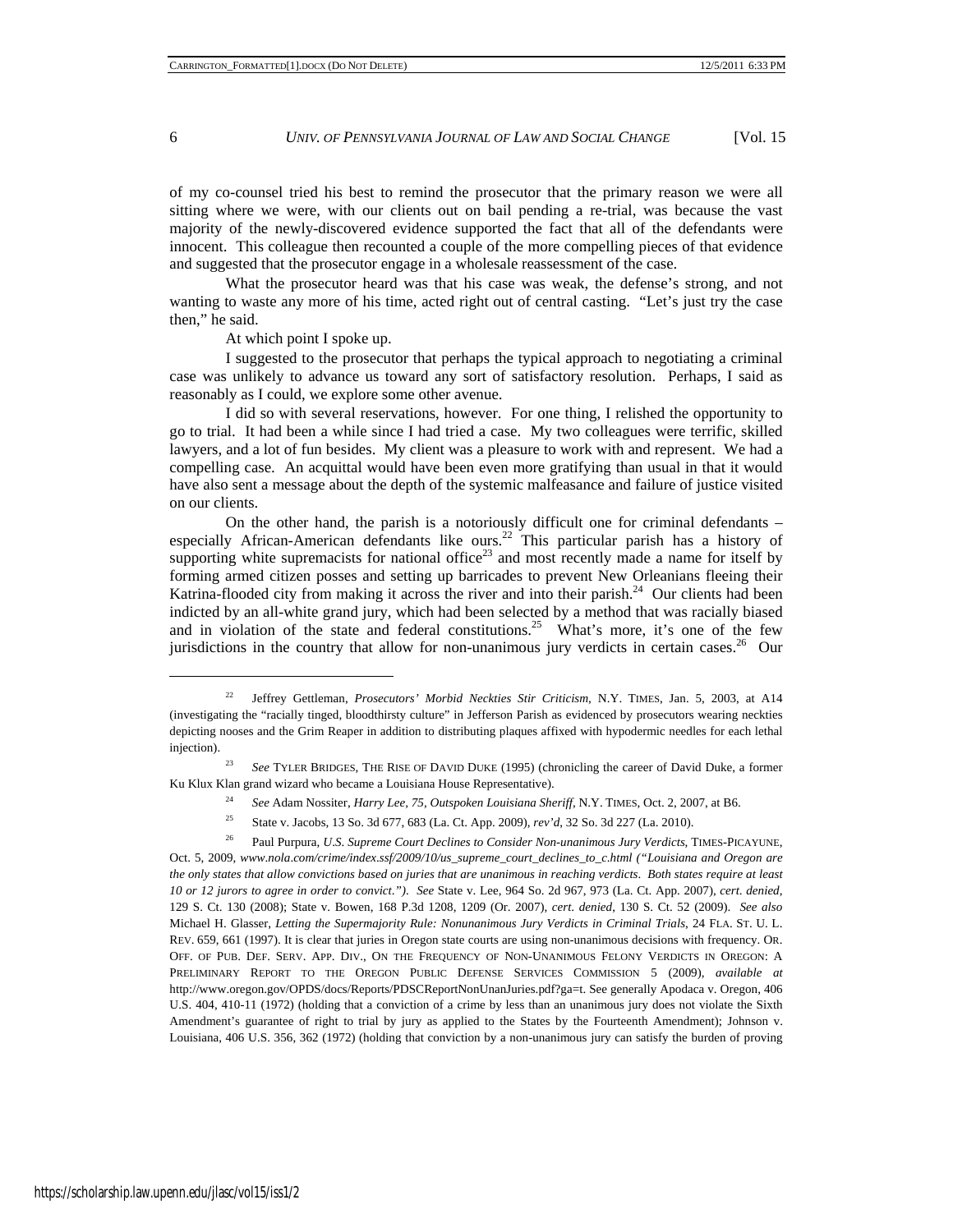clients had already spent the better part of their lives locked up at one of this country's most notorious prisons; they did not relish the possibility of going back.

I was also aware of a number of additional issues that would stand in the way of an amicable solution. On the one hand, the prosecution had some portion of its office's professionalism at stake, in particular the professional reputation of one of its longest-serving detectives who, during the original investigation, failed to track down leads when they pointed to a suspect other than our three clients. On the other hand, the defendants, after spending almost two decades incarcerated for a crime that they did not commit, were hoping for an outright acquittal so that they could salvage the remainder of their lives. An official exoneration also increased the chances that they would be eligible for monetary compensation.<sup>27</sup> To make matters more difficult still, the case had assumed a fair amount of publicity, especially during the posttrial hearings where serious doubts about the defendants' involvement were being raised and the prosecution's malfeasance exposed.

My single biggest reservation was that I could not immediately offer any workable result, much less a path to get there. The more I spoke about the need for an alternative approach, the harder I had to work to avoid sounding either like the kind of innocence advocate whose position the prosecutor was failing to hear, or the worst kind of accommodationist whose solution results in neither party being able to claim that justice has been done. In the end, about the only thing that my efforts to bridge the gap seemed to accomplish was bringing the meeting to an abrupt end with nothing settled, other than a perfunctory promise to the judge that all the parties would continue to consider various options.

As the meeting broke up, it occurred to me that my colleagues might have been disappointed in me. I felt like I had let down our side to some degree by attempting to engage with the prosecutor after they had tried to make it clear that the engagement should only be on terms that recognized explicitly the possibility of the defendants' innocence. They had lived with the cases significantly longer than I had – for years, really – and so they had much more invested in what we all agreed should be the correct outcome. Good colleagues that they are, though, they winked at me in solidarity as I held the door open on the way out of the judge's chambers.

Last out was the prosecutor who waylaid me for a moment and mentioned, *sotto voce*, that he could tell that I wasn't like all of the other innocence project people – I was not a "zealot" in his words – and he sincerely believed that my attitude might allow the two of us to work together to reach a solution. He even draped an arm around my shoulder in a rather awkward and forced show of cross-cultural solidarity.

He gestured for me to go ahead, which seemed appropriate – stranded as I was between two camps. I was new to innocence work, to what it meant, and still trying to find my rightful

guilt beyond a reasonable doubt); Robert Buckhout, et al., *Jury Verdicts: Comparison of 6- vs*. *12-Person Juries and Unanimous vs*. *Majority Decision Rule in a Murder Trial*, 10 BULL. PSYCHONOMIC SOC'Y 175, 175 (1977) (finding that the nonunanimous jury is much more likely to convict that the unanimous jury). Since *Apodaca* and *Johnson*, the Supreme Court has refused to revisit the issue.

<sup>27</sup> LA. REV. STAT. ANN. § 572.8 (2009). At time of publication, twenty-seven states and the District of Columbia have compensation laws for exonerees. *After Exoneration*, INNOCENCE PROJECT, http://www.innocence project.org/know/After-Exoneration.php (last visited Sept. 10, 2011); *Compensating the Wrongly Convicted*, INNOCENCE PROJECT, http://www.innocenceproject.org/Content/Compensating\_The\_Wrongly\_Convicted.php# (last visited Sept. 10, 2011). S*ee generally* THE INNOCENCE PROJECT, MAKING UP FOR LOST TIME: WHAT THE WRONGFULLY CONVICTED ENDURE AND HOW TO PROVIDE FAIR COMPENSATION (2010), *available at* http://www.innocenceproject.org/ docs/Innocence\_Project\_Compensation\_Report.pdf (detailing the obstacles to reintegration and monetary compensation for exonerees).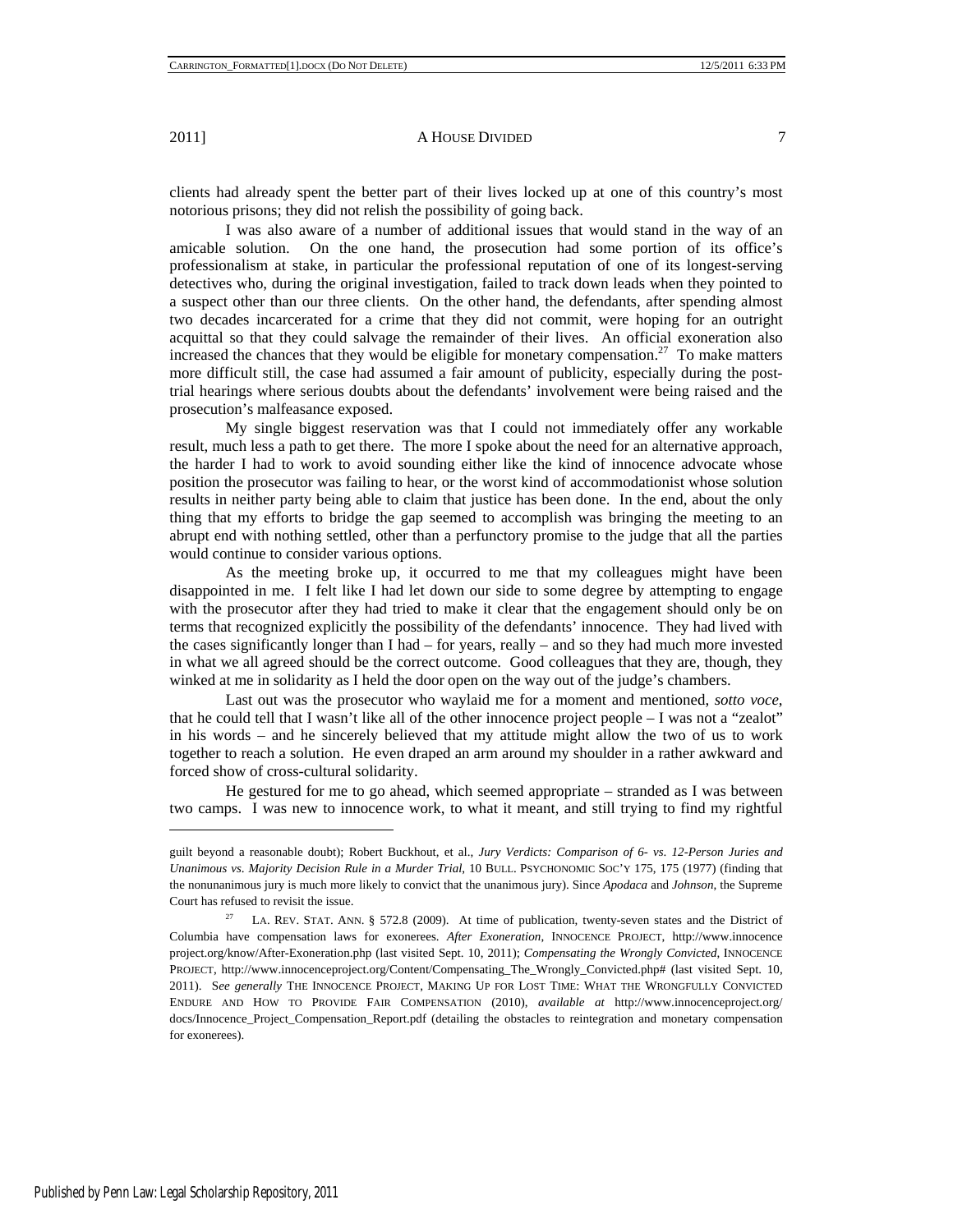place.

# II. THE "ARROGANCE OF INNOCENCE"<sup>28</sup>

Professor Smith's first critique of the innocence movement is directed at what she perceives as the innocence movement's belief in the "superiority" of its mission.<sup>29</sup> According to her, this superiority frequently takes the form of an attitude of "one-upmanship"<sup>30</sup> that trumpets the perceived moral primacy of the work.<sup>31</sup> Her initial concern is that this attitude leads to a distorted and self-aggrandizing value system, one that is primarily concerned with advancing the work's image rather than with addressing the larger systemic issues that underlie wrongful convictions. As anecdotal evidence Professor Smith points to an e-mail flyer disseminated by an innocence project. Not only did the flyer herald the importance of the work, it also took pains to make sure that a reader understood that freeing the innocent did not mean helping "guilty inmates lessen their sentences or get off on technicalities."32

Professor Smith found the message objectionable for two reasons. First, she believes that the use of the word "technicalities" as a term-of-art denigrates landmark cases like *Miranda*  v. Arizona,<sup>33</sup> Brady v. Maryland,<sup>34</sup> or *Strickland v. Washington*,<sup>35</sup> and the critical protections that they offer the criminally accused. Second, the message seemed to her to ignore the fact that those same protections are sometimes used as tools by innocence practitioners themselves to expose false confessions, unearth exculpatory evidence, or highlight a claim of ineffective assistance of counsel, all of which are root causes of many wrongful convictions.<sup>36</sup>

My first reaction to this portion of her critique is to agree with her. *Miranda*, *Brady* and *Strickland* are not based on "technicalities." I would quickly note, though, that in my experience the pejorative use of the term "technicality" in the e-mail flyer is an aberration, and that this sentiment among innocence practitioners is not widely shared, if shared at all. But her critique and my reaction risk missing what I think is a larger point: almost without exception all innocence projects take as the foremost part of their mission the identification and litigation of viable claims of *innocence*.<sup>37</sup> That seems like an obvious point, but it is an important one to recognize and also

-

<sup>31</sup> *Id.* at 321-22 ("But there is also an arrogance to the 'innocentrism' of the innocent movement. They are the righteous ones, the virtuous ones.").

<sup>33</sup> Miranda v. Arizona, 384 U.S. 436, 467 (1966) (holding that statements obtained during interrogation without a full warning of their constitutional rights are inadmissible).

<sup>34</sup> Brady v. Maryland, 373 U.S. 83, 86 (1963) (holding that prosecution's withholding of exculpatory evidence material to guilt or punishment violates the Due Process Clause of the Fourteenth Amendment).

<sup>35</sup> Strickland v. Washington, 466 U.S. 668, 686 (1984) (holding that the Sixth Amendment's guarantee of counsel is a guarantee of effective counsel).

<sup>36</sup> Smith, *In Praise of the Guilty Project*, *supra* note 2, at 320; *Facts on Post-Conviction DNA Exonerations*, INNOCENCE PROJECT, http://www.innocenceproject.org/Content/Facts\_on\_PostConviction\_DNA\_Exonerations.php (last visited Sept. 10, 2011). *See also* Brandon L. Garrett, *Judging Innocence*, 108 COLUM. L. REV. 55, 87, 96-97 (2008) (analyzing the types of criminal procedure claims brought by exonerees).

<sup>37</sup> "The Innocence Network is an affiliation of organizations dedicated to providing pro bono legal and investigative services to individuals seeking to prove innocence of crimes for which they have been convicted and working

<sup>28</sup> Smith, *In Praise of the Guilty Project*, *supra* note 2, at 319.

<sup>29</sup> *Id*. at 320.

<sup>30</sup> *Id*.

<sup>32</sup> *Id*. at 319.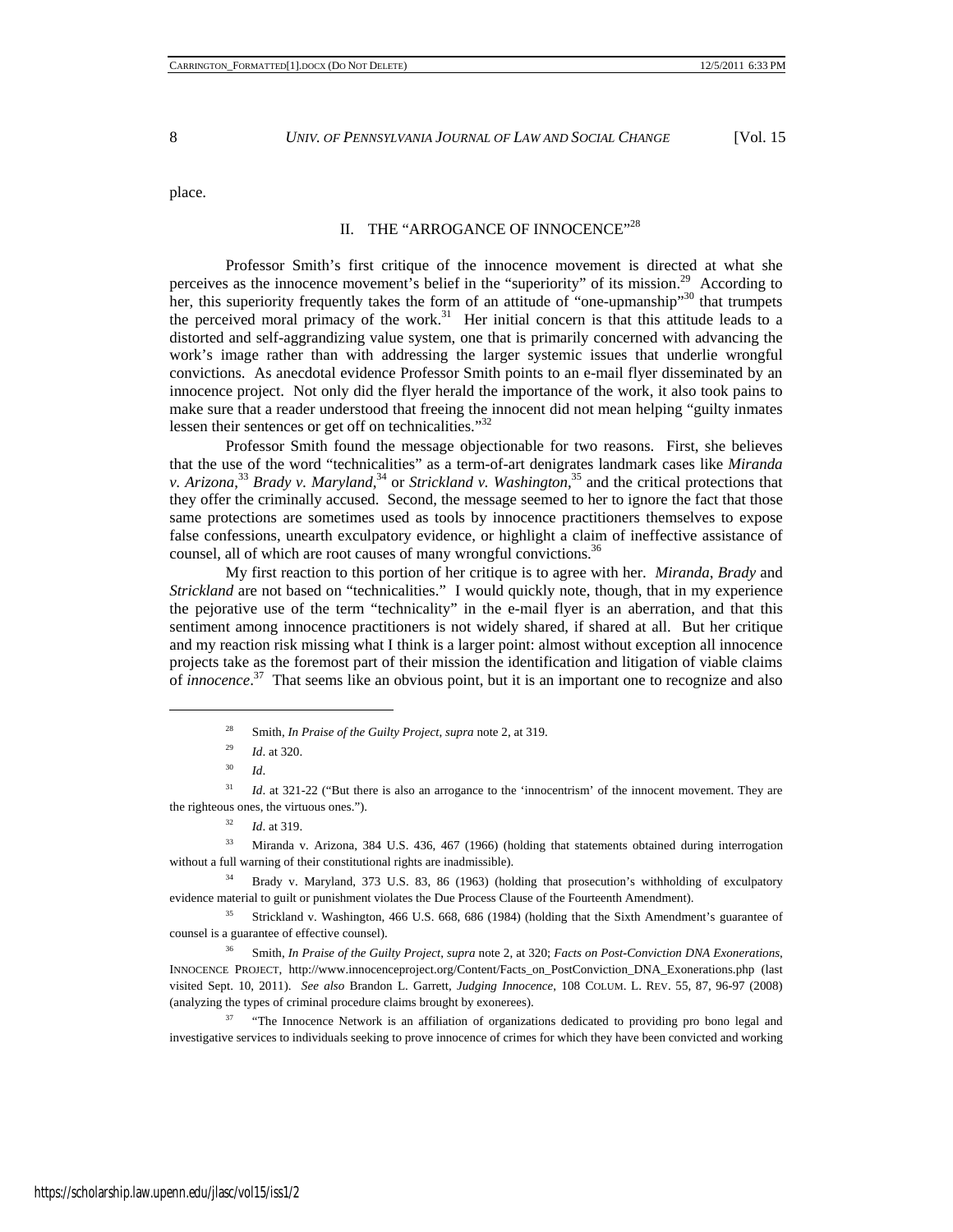$\overline{a}$ 

## 2011] **A HOUSE DIVIDED** 9

one that criminal defense lawyers tend to misapprehend because it can seem professionally counter-intuitive. I can readily sympathize with their sense of cognitive dissonance, but would suggest that like any successful litigation tactic, context is everything.

For innocence advocates, violations of *Miranda*, *Brady* and *Strickland* are always important, but as they relate to innocence work they are relevant only insofar as they give rise to a claim of actual innocence.<sup>38</sup> In other words, a due process violation – even an egregious one – that offends the body of law for which those cases stand does not necessarily mean that the case is a viable one for innocence projects to pursue unless the client is also factually innocent. Or, put another way, addressing the systemic problems that Professor Smith rightly complains about, and that are also sometimes the cause of many wrongful convictions, is not *necessarily* the concern of innocence projects in the first instance unless and until their client can be shown to be factually innocent.

Before moving on to what I believe to be the most important thrust of Professor Smith's point about the arrogance of innocence work, I have two other brief observations to make that sharpen my reaction to her concern. The innocence movement, consistent with its values and what it believes to be the overriding needs of its putative clients, does not put up many obstacles for individuals or entities that want to declare innocence work as their professional purpose.<sup>39</sup> It should hardly come as a surprise that individuals may occasionally use the fact that they pursue the work as evidence of the work's, and their own, moral superiority.<sup>40</sup> Secondly, there are several other groups whose focus is the freeing of wrongfully incarcerated individuals and who do not have a single attorney or policy person on staff. They do not therefore make it their primary concern – or in some cases, a concern at all – to address overarching issues of criminal justice policy. These groups' primary concern is to free the innocently incarcerated. They have done excellent, and in many instances, groundbreaking work.<sup>41</sup>

Among the basic qualifying criteria for membership in the Innocence Network, an applicant innocence project must demonstrate the following: the organization provides pro bono legal and/or investigative services to individuals seeking to prove their innocence of crimes for which they have been convicted; the organization is a tax exempt organization; and that the organization is housed within, or sponsored by, a nonprofit organization or educational institution. *How to Join*, THE INNOCENCE NETWORK, http://www.innocencenetwork.org/join.html (last visited Sept. 10, 2011).

I have spent significant time with all of the groups – defenders, innocence practitioners, and clinicians -referenced in this portion of the critique. Suffice it to say that innocence practitioners have not yet cornered the market on pomposity.

Centurion Ministries, for example, whose stated mission is to vindicate and free from prison those who are completely innocent of the crimes for which they have been unjustly convicted for life or death. *See* CENTURION MINISTRIES, http://www.centurionministries.org/ (last visited Sept. 10, 2011). One such exoneration was of Elmer "Geronimo" Platt. Pratt, a leader of the Los Angeles Black Panther Party in the 1960's, was convicted of murder after the

to redress the causes of wrongful convictions." *About the Innocence Network*, THE INNOCENCE NETWORK, http://www.innocencenetwork.org (last visited Sept. 10, 2011).

<sup>38</sup> Note that as far as identified "causes" are concerned, there are no statistics for *Miranda*, *Brady* and *Strickland*. Instead, the statistics that are mentioned most often as being the leading causes of wrongful convictions are eyewitness identification errors, false confessions and prosecutorial or law enforcement misconduct. *See, e*.*g*.*,* Sommer Ingram, *Bill to Reduce Wrong Convictions Passes Committee*, KILLEEN DAILY HERALD, Feb. 22, 2011, http://www.kdhnews.com/news/story.aspx?s=51380 (noting that Texas lawmakers, in a reaction to being the nation's leader in exonerations, have created a bill to amend eyewitness identification procedures to respond to the misidentification problem); *see also Understand the Causes: Eyewitness Misidentification*, THE INNOCENCE PROJECT, http://www.innocenceproject.org/understand/Eyewitness-Misidentification.php (last visited Sept. 10, 2011) (explaining that eyewitness misidentification is the most common cause of wrongful convictions in the United States).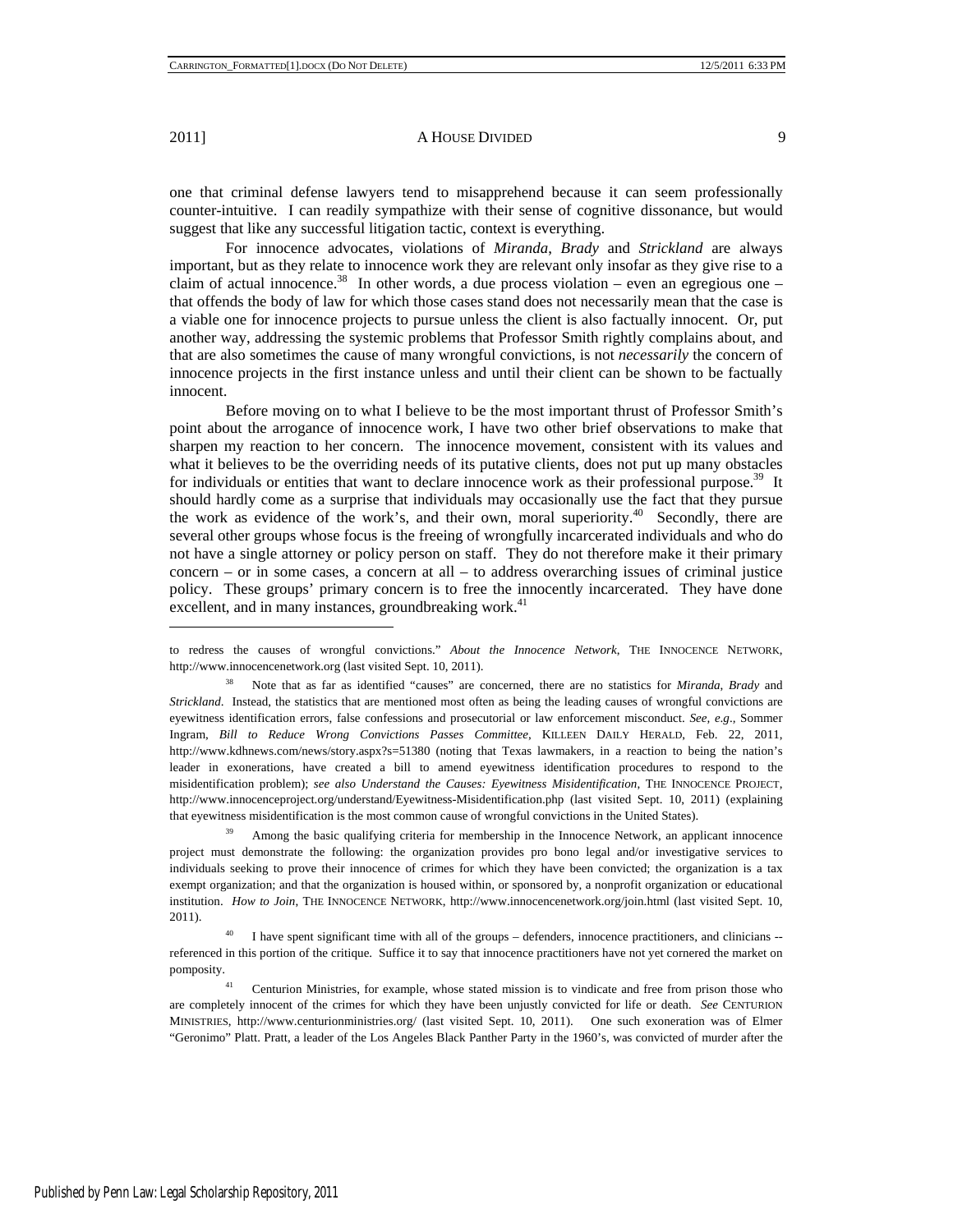Professor Smith's primary worry is what she terms the "innocentrism"<sup>42</sup> of the movement. As she uses the term of art, she means the belief of innocence practitioners that they "are the righteous ones, the virtuous ones."<sup>43</sup> More specifically, she contrasts criminal defense attorneys like herself, who are ethically bound to pursue their clients' interests "(even if that client is guilty) $n<sup>44</sup>$  and who owe that client an unalloyed duty of responsibility, with innocence practitioners who act as though their calling is somehow higher because they must "look[ ] after *everyone* in the system."45

Though Professor Smith never says as much explicitly, I believe that at its most fundamental level her concern about the "innocentrism" of innocence work boils down to the fear that "innocentrism" threatens – mostly by failing to fulfill – what she would consider to be the central ethos required of those who commit themselves to defending poor people charged with criminal conduct. In practical terms I think her critique asks whether there are tensions, some of which may implicate ethical conduct, that arise in pursuing innocence work if that work is seen to require trying to "look after" more than your single client. If there are, and if innocence practitioners engage in that effort, how do they, she seems to ask, remain the kind of lawyers that she and other commentators have consistently claimed is necessary in this type of practice – the kind who represent their clients with utmost "devotion and zeal."<sup>46</sup>

In parsing her concern, it is worth noting as a preliminary matter that there is no ethical prohibition against representing individual clients who have legal issues that may relate to a larger cause for which the lawyer may be an advocate. Advocacy groups have been engaged in this work for generations, and the Supreme Court itself has spoken to the propriety of the work.<sup>47</sup> Not only is this type of zeal permitted, but it is also, at least when it's mentioned in the same breath as criminal defense, usually followed by a lament for how little of it there is.<sup>48</sup> In my experience,

- <sup>43</sup> Smith, *In Praise of the Guilty Project, supra* note 2, at 321.
- <sup>44</sup> *Id*. at 322.

FBI vowed to neutralize him. After twenty-seven years in prison, Pratt was ordered a new trial and exonerated after the state's primary witness was found to be an FBI and LAPD informant who had lied at trial. *Cases*, CENTURION MINISTRIES, http://www.centurionministries.org/cases/elmer-geranimo-pratt/index.php (last visited Oct.30, 2011). Another exoneree is Edward Honaker. After Centurion's DNA testing proved Honaker's innocence despite two erroneous eye-witness identifications, Honaker was pardoned by Virginia's Governor in 1994 after serving ten years of two life sentences. *Cases*, CENTURION MINISTRIES, http://www.centurionministries.org/cases/edward-honaker/index.php (last visited Oct.30, 2011).

<sup>42</sup> Professor Smith did not coin the term herself. Instead she adopts it from an article by the same name whose author Professor Daniel Medwed, himself an innocence practitioner, writes that, rather than being a hindrance to the progression of procedural and substantive criminal law, the burgeoning focus on innocence complements that work. *See* Medwed, *supra* note 5, at 1549.

<sup>&</sup>lt;sup>45</sup> *Id*. Interestingly, in an interview done by Institute of International Studies at University of California, Berkeley, Peter Neufeld has this to say about his view of innocence litigation: "I think of our innocence cases as civil rights cases, as much as they are criminal defense cases." *See* Interview by Harry Kreisler with Peter Neufeld, Co-Founder, The Innocence Project, Benjamin Cardoza Sch. of Law, Yeshiva Univ., in Berkeley, Ca. (Apr. 27, 2001)*, available at* http://globetrotter.berkeley.edu/people/Neufeld/neufeld-con0.html.

<sup>46</sup> *See* COMM. ON CODE OF PROF'L ETHICS, AMERICAN BAR ASS'N, FINAL REPORT OF COMM. ON CODE OF PROF'L ETHICS, Canon 15, at 579 (1908) (referring to the lawyer's obligation to give "'entire devotion to the interest of the client, warm zeal in the maintenance and defense of his rights and the exertion of [the lawyer's] utmost learning and ability").

<sup>47</sup> *See* N.A.A.C.P. v. Button, 371 U.S. 415 (1963) (finding unconstitutional Virginia statutes outlawing certain legal solicitation practices that N.A.A.C.P. lawyers were using to advocate for equal rights).

<sup>48</sup> *See generally* ALAN M. DERSHOWITZ, REASONABLE DOUBTS: THE O.J. SIMPSON CASE AND THE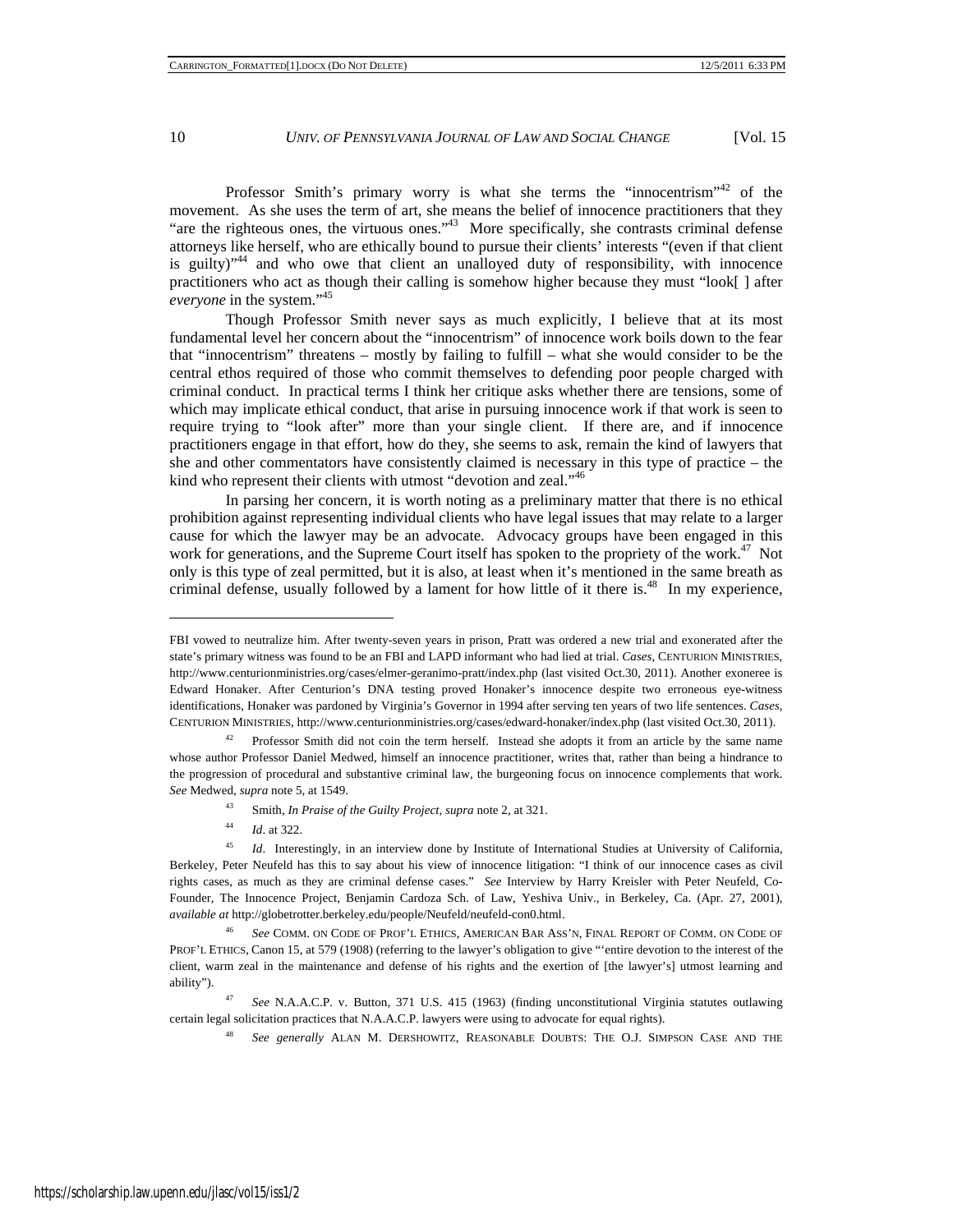$\overline{a}$ 

### 2011] A HOUSE DIVIDED 11

lack of zeal underlies virtually every wrongful conviction, even those that feature more typical root causes, such as eyewitness misidentification, false confessions, and prosecutorial and law enforcement malfeasance.<sup>49</sup> If it can be said that innocence practitioners' efforts are directed in part to remedy previous representational or systemic shortcomings, then it stands to reason that "looking after" more than one's client would appear to be a problem with zeal–though with too much of it, rather than not enough.

At the risk of being overly-anecdotal, I offer this about the issue of zeal as it affects innocence work: every year there is a moment at the national innocence project conference during which a large number of exonerees, including many of those released during the prior calendar year, appear together to be recognized by all of the conference attendees. The aggregate suffering experienced by that group, mixed with the complex joy of their new freedom and multiplied out for their families and the victims and their families<sup>50</sup>, is impossible to quantify. I have witnessed it several times now, and I never cease to be deeply moved. If we all agree with Blackstone's proposition that it is "better that ten guilty persons escape than that one innocent suffer,"<sup>51</sup> then the freeing of dozens upon dozens of innocent people who have been victimized by a system which purports to value constitutional guarantees over "public safety," or even the truth, is a powerful thing. I can attest to the fact that there is no sweeter sound than a "not guilty" verdict for defense lawyer and client.<sup>52</sup> I can also attest that there is something equally potent and yet also profoundly different when the "not guilty" verdict is delivered decades later for a post-

BY THE COURT: What's your objection?

[DEFENSE COUNSEL]: It would be just to object to the admissibility, Judge.

- BY THE COURT: You've got to give me a reason.
- [DEFENSE COUNSEL]: Uh -- we withdraw the objection, Judge.

Transcript, State v. Gore, No. 08-CR-050-SC-G, slip op. at 61 (Miss. Cir. Ct. Oct. 6, 2008).

Victims' reactions to exonerations are understandably complex. However, in slightly over one-third of post-conviction DNA exonerations the true perpetrator has been discovered, a development that is by definition of significant import to victims and various advocacy positions for which they may advocate. Press Release, Innocent Project, Proven Innocent by DNA, Roy Brown Is Fully Exonerated: Case Highlights Need for NY Innocence Commission (Mar. 5, 2007), http://www.innocenceproject.org/Content/Proven\_Innocent\_by\_DNA\_Roy\_Brown\_Is\_Fully\_ Exonerated. php.

- <sup>51</sup> 4 WILLIAM BLACKSTONE, COMMENTARIES \*358.
- <sup>52</sup> Abbe Smith, *Defending the Unpopular Down-Under*, 30 MELB. U. L. REV. 495, 546 (2006).

CRIMINAL JUSTICE SYSTEM (1996) (exploring larger issues plaguing the jury system and adversarial process through the O.J. Simpson criminal case); David Luban, *Are Criminal Defenders Different?*, 91 MICH. L. REV. 1729 (1993) (arguing that legal ethics should allow defense attorneys to aggressively defend their clients in all cases); Abbe Smith, *The Difference in Criminal Defense and the Difference It Makes*, 11 WASH. U. J.L. & POL'Y 83 (2003) [hereinafter Smith, *Difference in Criminal Defense*] (proclaiming that the zealous representation of a criminal defender is preferable); Fred C. Zacharias, *Reconciling Professionalism and Client Interests*, 36 WM. & MARY L. REV. 1303 (1995) (explaining the tension between the lawyer's role in promoting client interests and maintaining professional responsibility).

This colloquy between trial judge and defense attorney in a recent Mississippi murder case is illustrative, and in no way aberrant. The defendant was charged with murder and, during the course of his arrest, made an un-*Mirandized* statement to law enforcement. The following conversation took place when the prosecution announced its intent to introduce the statement at trial:

BY THE COURT: Do you have an objection?

<sup>[</sup>DEFENSE COUNSEL]: Yes, sir.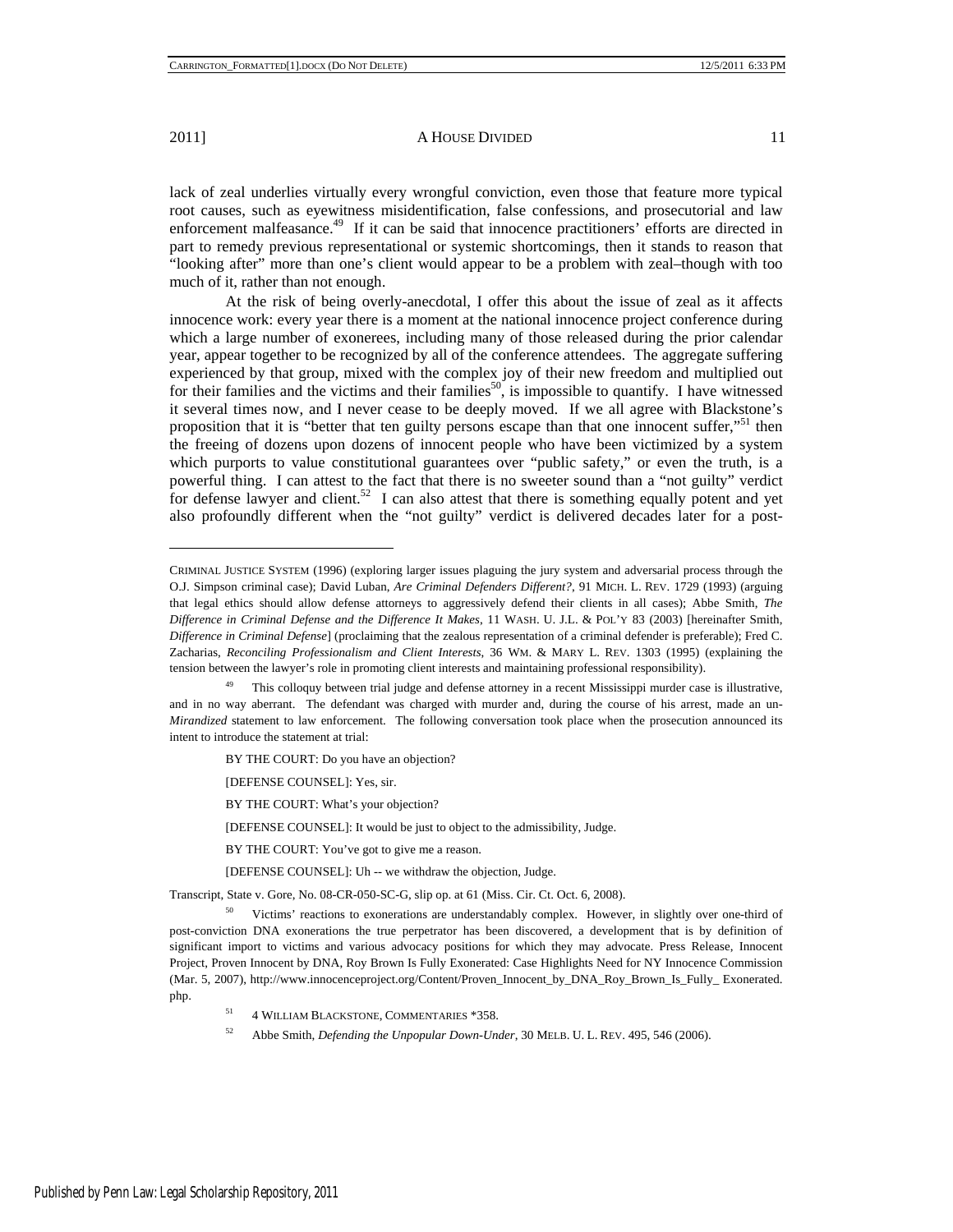conviction innocence client. It is a qualitatively different experience because of what it indicates about long-held truisms regarding the quality and fairness of our criminal justice system.

Among those indications is what I consider to be the innocence movement's nearly singular ability to expose definitively the pervasive systemic injustice that infects the criminal justice system. Unlike a "not guilty" verdict, which allows space for disagreement about the delivery of justice, exonerations, especially those that result from post-conviction DNA testing, provide irrefutable proof of institutionally condoned injustice.<sup>53</sup> In some cases, the failures are the result of malfeasance; in others, the cause is some routinized and seemingly benign and ingrained habit of practice or procedure. In either case, however, the cause is immaterial to the depth of the tragedy. Exonerations, of course, are only the tip of the iceberg. For every mistaken eyewitness identification that can be verified and developed into an innocence case, there are numerous others that suffer from the same faulty evidence but which, because there is no DNA, or it has been lost or degraded, or witnesses have died or gone missing, cannot be similarly developed.<sup>54</sup>

Equally compelling is the fact that innocence cases expose appellate courts' inability, even sometimes seeming unwillingness, to identify colorable claims of actual innocence or seriously address their root causes. As early as 1993 in *Herrera v. Collins*<sup>55</sup> the Supreme Court rejected an opportunity to find unconstitutional the execution of an innocent person who had received a full and fair trial.<sup>56</sup> In fact, in her concurrence, Justice O'Connor wrote that "[o]ur society has a high degree of confidence in its criminal trials."<sup>57</sup> It has been a mere decade and a half since *Herrera* was decided and Justice O'Connor wrote those words. What seemed then, at any rate, to be a defensible interpretation of the Constitution paired with an unscientific but nevertheless popular conception of public sentiment, now seems quaint, at best, and if placed against empirical evidence of innocence work, more like a ham-handed effort at creating plausible deniability.

Based on an exhaustive study of the first two hundred reported cases of post-conviction DNA exonerations, Professor Brandon Garrett found that although the petitioners were innocent, few actually presented the claim as one of actual innocence because that claim, according to

high").

<sup>&</sup>lt;sup>53</sup> It should be noted, however, that in some cases there are disagreements, usually between prosecutors and defense attorneys, as to what constitutes an actual exoneration. *See, e*.*g*., Maurice Possley, *Exonerated by DNA, Guilty in Official's Eyes; High Court Hopeful's View Troubles Critics*, CHI. TRIB., May 28, 2007, at C4 ("In most of the cases where prosecutors have refused to believe in an exoneration, they have cited evidence that more than one person was involved in the crime to argue that the DNA was left by a second, unidentified offender.").

<sup>54</sup> *See*, *e*.*g*., Herrera v. Collins, 506 U.S. 390 (1993) (holding that showing a defendant's innocence does not entitle that defendant to federal habeas relief); Samuel R. Gross & Barbara O'Brien, *Frequency and Predictors of False Conviction: Why We Know So Little, and New Data on Capital Cases*, 5 J. EMPIRICAL LEGAL STUD. 927 (2008) (exploring the challenge of acquiring accurate data regarding false convictions and its impact on capital cases); D. Michael Risinger, *Innocents Convicted: An Empirically Justified Wrongful Conviction Rate*, 97 J. CRIM. L. & CRIMINOLOGY 761 (2007) (explaining the inaccuracy of the current wrongful conviction rate and the policy repercussions that arise as a result as well as proposing a remedy to this issue through using 1980's capital rape convictions data); Clarence Page, *The 200th Reason to Test DNA*, CHI. TRIB., Apr. 25, 2007, http://articles.chicagotribune.com/2007-04-25/news/0704240608\_1\_dnaevidence-innocence-project-exonerated (proposing that DNA testing must be more widely used in the criminal justice system).

<sup>55</sup> Herrera, 506 U.S. at 390.

<sup>&</sup>lt;sup>56</sup> *Id.* at 417 (noting, too, that even if such a claim were to exist, the threshold would be "extraordinarily

*Id.* at 420 (O'Connor, J., concurring).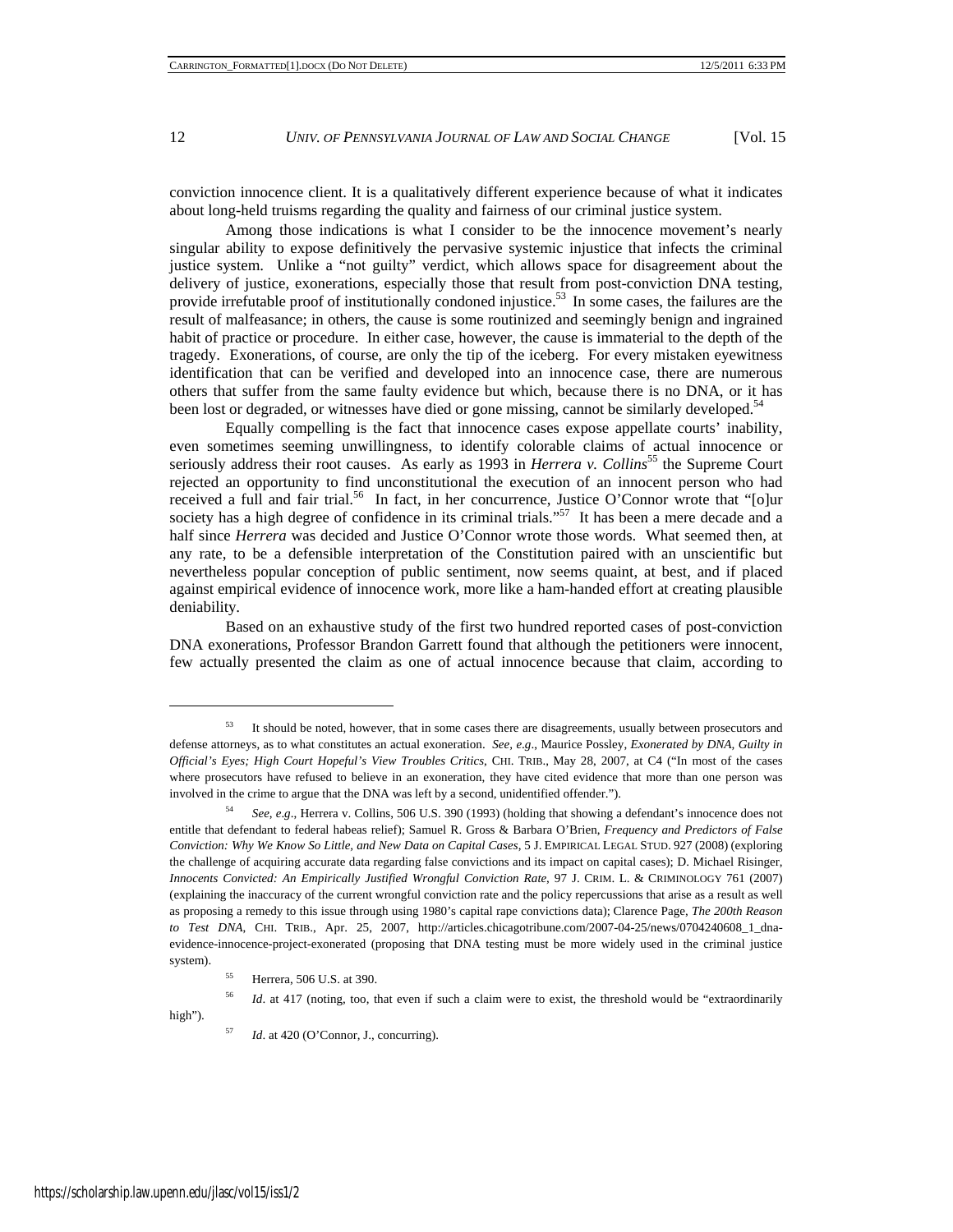*Herrera*, is not cognizable.<sup>58</sup> As a result, according to Garrett's data, appellate claims do not privilege factual claims or their development.<sup>59</sup> Of the 200 innocence cases examined, not a single case granted relief based on a challenge to an eyewitness identification error or a constitutional claim of forensic evidence problems. Of those who falsely confessed, only half raised claims about the issue, and none received relief.<sup>60</sup>

In sum, innocence work has succeeded unlike any other reformist movement in demonstrating just how profoundly certain inequities are built into the practical structure and doctrine of our criminal justice system itself.<sup>61</sup> Even though efforts have been made to excise race and class from the criminal trial process, in large measure through Supreme Court cases like *Gideon v. Wainwright*<sup>62</sup> and the jurisprudence that is meant to fulfill *Gideon's* promise,<sup>63</sup> the same fundamental inequalities still exist.

Compounding the problem, most are now insulated from criticism or legal challenge because Justice O'Connor's pronouncement not only still holds sway, but has metastasized. Justice Scalia, for example, has written recently that,

This Court has *never* held that the Constitution forbids the execution of a convicted defendant who has had a full and fair trial but is later able to convince a habeas court that he is "actually" innocent. Quite to the contrary, we have repeatedly left that question unresolved, while expressing considerable doubt that any claim based on alleged "actual innocence" is constitutionally cognizable.<sup>64</sup>

Were that not enough, he pointed out in a subsequent opinion, without any empirical or other support save his bombast, that "[o]ne cannot have a system of criminal punishment without accepting the possibility that someone will be punished mistakenly . . . . But with regard to the punishment of death in the current American system, that possibility has been reduced to an

<sup>&</sup>lt;sup>58</sup> Professor Garrett notes that there are avenues of relief based on "collateral" claims of innocence or on certain states' constitutional protections. Brandon L. Garrett, *Judging Innocence*, 108 COLUM. L. REV. 55, 77 (2008). *See* Miller v. Comm'r of Corr., 700 A.2d 1108, 1132 (Conn. 1997) (providing relief in case where "clear and convincing evidence" of actual innocence is present); People v. Washington, 665 N.E.2d 1330, 1336-37 (Ill. 1996) (finding that a legitimate claim of innocence raises due process issues under state constitution); Garrett, *supra*, at 110 n.200-201 (citing Kyles v. Whitley, 514 U.S. 419, 435 (1995)) (determining that a *Brady* violation is premised upon a factual proffer showing that the exculpatory evidence "could reasonably be taken to put the whole case in such a different light as to undermine confidence in the verdict").

<sup>59</sup> Garrett, *supra* note 58, at 126 (providing a more in-depth discussion of the valuing of procedural claims over factual claims as it applies to innocence cases). *See generally* William J. Stuntz, *The Uneasy Relationship Between Criminal Procedure and Criminal Justice*, 107 YALE L.J. 1, 37-45 (1997) (discussing the "defense attorneys' incentive to skew their investment in the direction of more constitutional litigation and less litigation about the facts").

<sup>60</sup> Garrett, *supra* note 58, at 60-61.

<sup>61</sup> *See* DAVID COLE, NO EQUAL JUSTICE: RACE AND CLASS IN THE AMERICAN CRIMINAL JUSTICE SYSTEM (1999).

<sup>&</sup>lt;sup>62</sup> 372 U.S. 335 (1963) (holding that state courts must provide counsel in criminal cases for defendants not able to afford an attorney).

<sup>&</sup>lt;sup>63</sup> See Batson v. Kentucky, 476 U.S. 79 (1986) (holding that state prosecutors cannot use peremptory challenges to exclude jurors based on their race); Strickland v. Washington, 466 U.S. 668 (1984) (establishing two-part test for claim of in effective counsel).

<sup>64</sup> *In re* Davis, 130 S.Ct. 1, 3 (2009) (Scalia, J., dissenting).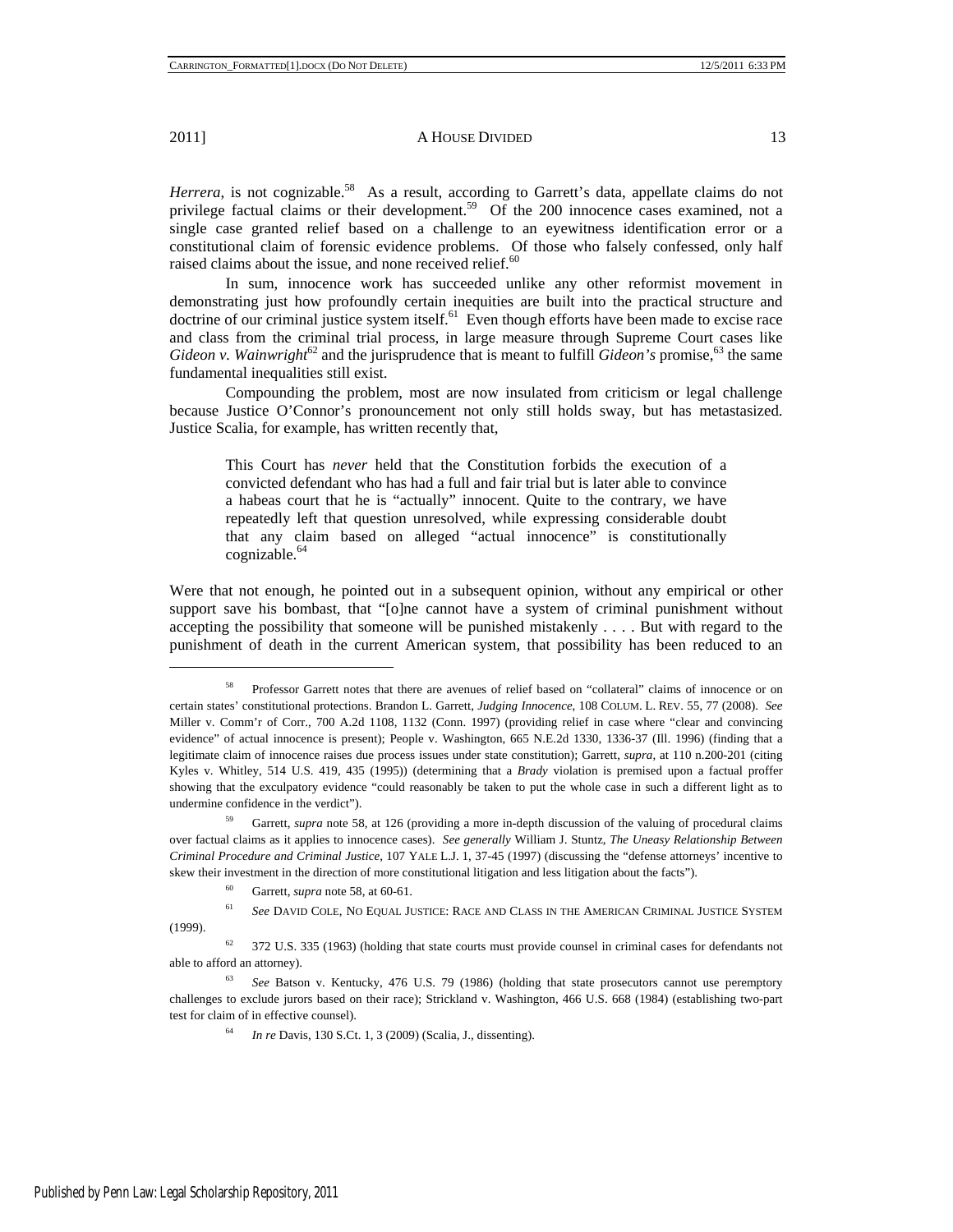insignificant minimum."65

I find Justice Scalia's views, and likely a majority of the Court's, patently offensive for any number of reasons. But chief among them is that it simply flies in the face of what has been true in my experience as a public defender, post-conviction lawyer, and director of an innocence project; as well as what has been made clear through the work of innocence projects. I cared deeply about these issues when I was a public defender to the extent that I could challenge the problems on a case-by-case basis and only to the extent that they were relevant to a particular discrete client.

My current job is by definition different. The mission statement of the project that I direct explicitly states identifying and offering solutions to systemic problems in the State's criminal justice system as one of its goals. To my way of thinking, this is as it should be. In a job where I have the luxury of a low caseload, where I can to some extent pick and choose cases based on their merit and likelihood of success, and where I can indubitably identify the cases that lead to wrongful convictions, I have two choices broadly speaking: to help only my clients, or to offer some help to everyone in the system. Put another way, I can assure myself a job in perpetuity, or I can devote part of each workday to eventually working myself out of a job. I choose the latter.

I am not unaware that ethical conundrums arise when one engages simultaneously in the representation of individual clients and in the pursuit of policy work that flows directly from those cases. But I would submit that whatever ethical issues arise are not so serious as to render the dual pursuit untenable. Many of the innocence lawyers with whom I am best acquainted are hyper-aware of the particular ethical difficulties that arise as one tries both to be a lawyer for a discrete client and an advocate for a larger cause. Almost all of the others, many of whom are new to the work, are keen to be made aware. The Innocence Network itself has recently capitalized on the existing scholarship on these issues<sup>66</sup> to develop a set of ethical and best practice standards for innocence practitioners.<sup>67</sup> Compliance with some of the rules and regulations are prerequisites for membership in the Network; others are meant to flag and provide basic ethical and best practices guidance in certain situations frequently encountered in this practice. To answer Professor Smith, the fact that a group of innocence practitioners felt they were a small enough subset of lawyers that they needed to devise their own set of professional standards is, I suppose, an act of some hubris. The fact that they have been proactive about holding themselves accountable, in my view, is an equally striking act of humility.

### III. INNOCENCE AS THE CURRENCY OF CRIMINAL JUSTICE REFORM

Professor Smith's second concern is that the attention and emphasis given over to the

<sup>65</sup> Kansas v. Marsh, 548 U.S. 163, 199 (2006) (Scalia, J., concurring).

<sup>66</sup> *See* Keith A. Findley, *The Pedagogy of Innocence: Reflections on the Role of Innocence Projects in Clinical Legal Education*, 13 CLINICAL L. REV. 1101 (2006); Daniel S. Medwed, *Actual Innocents: Considerations in Selecting Cases for a New Innocence Project*, 81 NEB. L. REV. 1097 (2002-2003). *See generally* Jan Stiglitz et al., *The Hurricane Meets the Paper Chase: Innocence Projects New Emerging Role in Clinical Legal Education*, 38 CAL. W. L. REV. 413 (2001-2002) (explaining the place that innocence projects have in legal education and in legal practice); Ellen Yankiver Suni, *Ethical Issues for Innocence Projects: An Initial Primer*, 70 UMKC L. REV. 921 (2002) (explaining the importance of innocence projects to adhere to ethical standards of practice in order to be effective).

<sup>&</sup>lt;sup>67</sup> THE INNOCENCE NETWORK, GUIDE TO ETHICS & BEST PRACTICES FOR INNOCENCE PROJECT PRACTITIONERS (on file with author).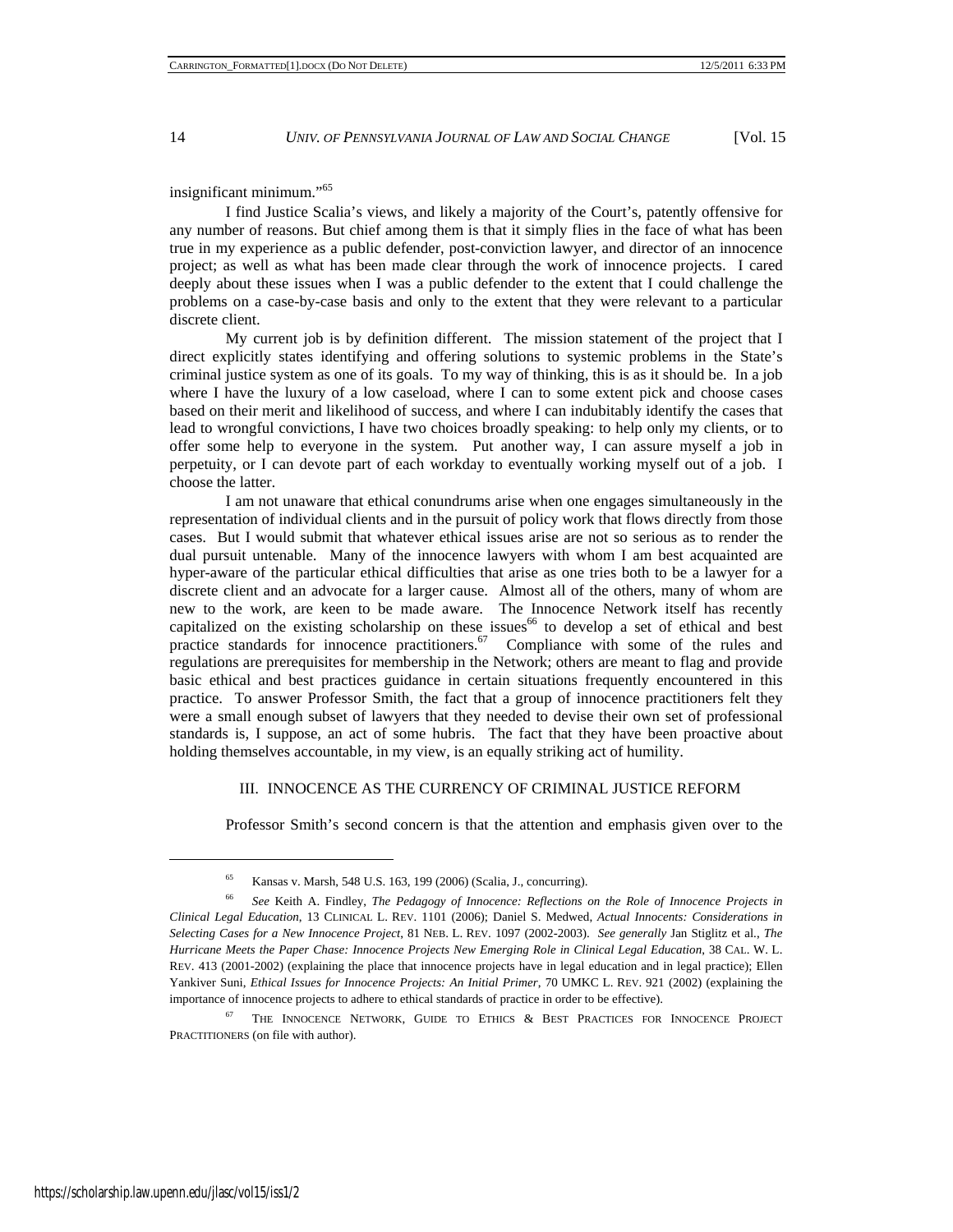plight of the innocently incarcerated may result, intentionally or not, in affirmative indicia of innocence becoming the *sine qua non* of criminal trials–a tectonic burden shifting, as it were. Various iterations of this complaint have been around for years; they tend to be chimeric and oversimplified.

My initial exposure to the phenomenon came through a case that a colleague of mine at the Public Defender Service in Washington, D.C. tried in which the defendant had been charged with a purse snatching. The incident had occurred on a busy street during the lunch hour. The victim's description of the perpetrator was strong, and the defendant was apprehended several blocks away in possession of the purse. As best he could, my colleague tried to exploit the inconsistencies between the victim's descriptions of the perpetrator and his actual appearance. Of some help to the defense was that for several minutes the perpetrator had been out of everyone's sight, offering the possibility, however slight, that his client may have innocently come into possession of the purse after the real perpetrator abandoned it.<sup>68</sup> The theory was a stretch, to be sure. After only a few minutes of deliberation, however, the jury returned with a "not guilty" verdict. In a brief meeting between the lawyers and the jury after the trial was over, the jury explained that their verdict had been based in part on the fact that the defendant's DNA had not been found on the purse, a fact that neither side had made any mention of one way or the other.

For some period of time after that, there seemed to be ubiquitous complaints, advanced mostly by prosecutors at that point, but now seeping into the defense community, about the socalled "CSI Effect": the belief that absent proof as solid as a DNA match, juries would believe that the prosecution had failed to meet its burden.<sup>69</sup> That concern appears to have dissipated prosecutorial efforts to disabuse juries of the misperception that crimes scenes are commonly awash in testable DNA evidence – that garden-variety property crimes like purse snatchings and auto thefts are hardly the kinds of cases to which law enforcement dispatch their CSI experts.

That would seem to be that the case, except for the fact that in the years since the purse snatching case that I witnessed, DNA technology has advanced to a point where law enforcement can now bring these advancements to bear in routine and previously "un-solvable cases." Not only have new technologies been used in high profile cases – like the use of "touch" DNA to investigate the JonBenet Ramsay murder, for example<sup>70</sup> – but also in ubiquitous pedestrian crimes like property offenses and auto thefts.<sup>71</sup> Statistics from the National Institute of Justice indicate

<sup>71</sup> Edwin Zedlewski & Mary B. Murphy, *DNA Analysis for "Minor" Crimes: A Major Benefit for Law* 

<sup>&</sup>lt;sup>68</sup> According to singer-songwriter Randy Newman, there is some factual precedent for the claim. Just before Newman performs his song "Naked Man," he introduces it by telling the inspiration-producing story behind it. According to Newman, a New Orleans public defender once represented a man accused of stealing a woman's purse. The man was naked when he was apprehended. His defense was an alibi. He had been romancing another man's wife in her bedroom when, upon hearing the husband return home, jumped out the window without his clothes and took off down the street. On his way he met another man, also naked, who handed him a woman's purse and went on his way. The defendant was left trying to explain the misunderstanding to the police. Sean Elder, *Randy Newman*, SALON (Aug. 24, 1999), http://www.salon.com/people/bc/1999/08/24/newman.

<sup>69</sup> *See* Honorable Donald E. Shelton, *The 'CSI Effect': Does It Really Exist?*, 259 NAT'L INST. JUST. J. 1 (2008); *see also* Honorable Donald E. Shelton et al., *Study of Juror Expectations and Demands Concerning Scientific Evidence: Does the 'CSI Effect Exist?* 9 VAND. J. OF ENT. & TECH. L. 331 (2006) (containing the empirical data used in preceding article); Tom R. Tyler, *Viewing CSI and the Threshold of Guilt: Managing Truth and Justice in Reality and Fiction*, 115 YALE L.J. 1050 (2006) (arguing that the CSI effect is just as likely to make jurors convict defendants as it is likely to make jurors acquit them).

<sup>70</sup> Catherine Tsai, *Prosecutor: DNA Clears JonBenet Ramsey's Family*, BREITBART, (July 9, 2008,) http://www.breitbart.com/article.php?id=D91QJ8SO1&show\_article=1.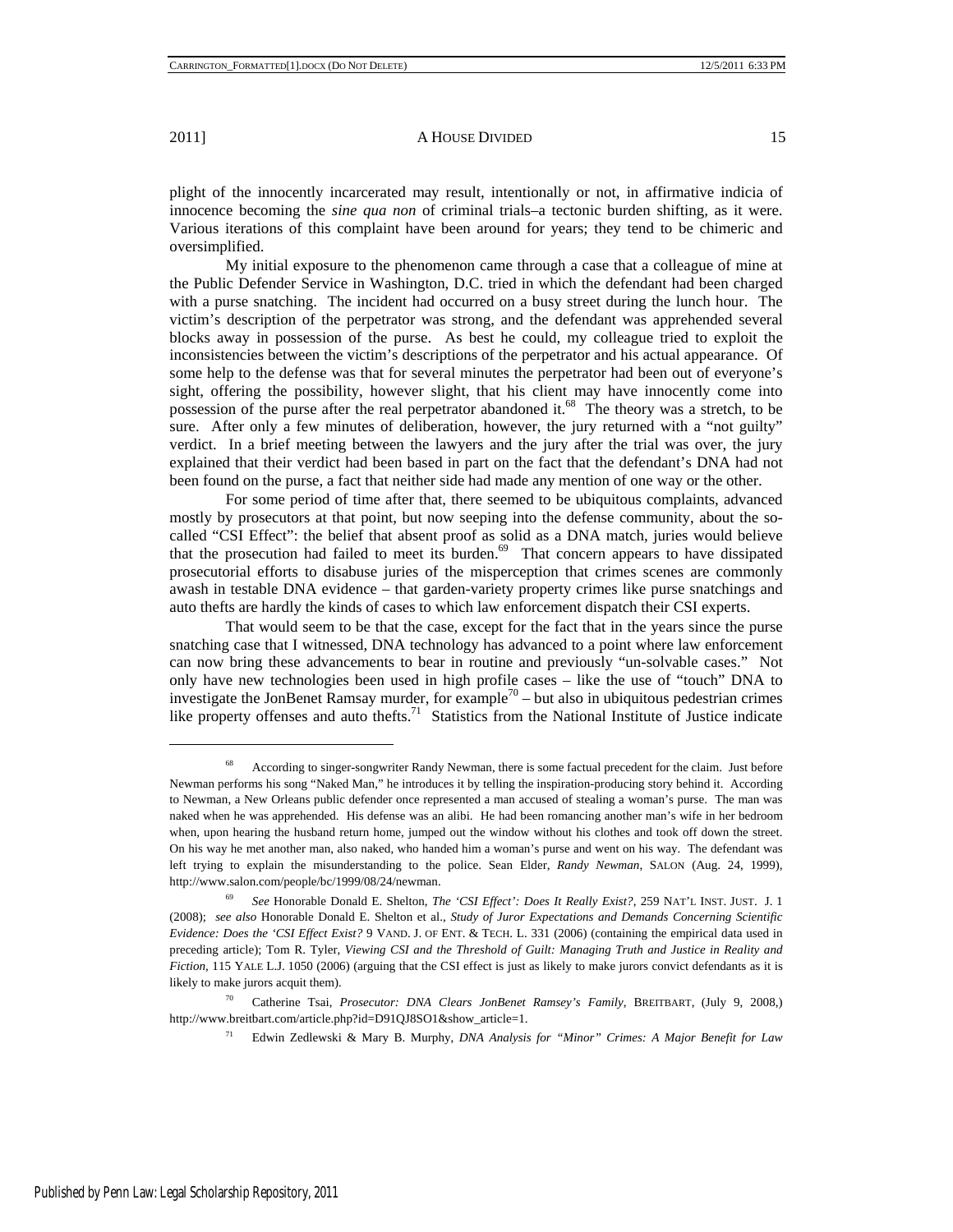that anecdotal law enforcement reporting found that law enforcement officers doubled their arrest rates when DNA evidence was collected at property crime scenes and that DNA evidence was twice as effective at identifying suspects in property crimes as fingerprint evidence.<sup>7</sup>

The larger point is that in many cases, Professor Smith's concern that "the innocent will become the enemy of everyone else at every stage" is a development that is not the fault of innocence work.<sup>73</sup> It is simply a fact of the inevitability of scientific advancement and that advancement's intrusion into popular culture. It is also true that for virtually every "advancement" toward "the perfect," there are collateral consequences that arguably inure unintended recipients to the benefit. This is true of DNA technology. Even though the use of DNA has, as Professor Smith says, created a variety of "gold standard" proof, it has also simultaneously exposed the bogus credentials of formerly accepted fields of forensic science, like fingerprint, bite mark, and arson.<sup>74</sup> This phenomenon was fully documented in a 2010 National Academies of Science Report<sup>75</sup> that exhaustively reviewed the bona fides of several forensic disciplines and, with the exception of the science of DNA, found that many lacked basic foundational principles qualifying them as valid forensic sciences.<sup>76</sup> Even DNA evidence is subject to considered review because, as one of the leading scholars in this area Erin Murphy<sup>77</sup> has documented, the science is not immune to some of the same vagaries that compromised softer or pseudo-science disciplines.78

The broadest of Professor Smith's concerns regarding the pitfalls of innocence becoming the currency of criminal justice reform is her worry that such efforts will have deleterious effects on criminal defendants generally. She has plenty of support for that concern. In 2005 in *The Seduction of Innocence: The Attraction and Limitations of the Focus on Innocence in Capital Punishment Law and Advocacy,*79 Professors Carol and Jordan Steiker suggest that criminal justice reformist movements including the innocence movement may, in their efforts to ensure meaningful constitutional guarantees for criminal defendants, inadvertently cause a narrowing of those protections.<sup>80</sup>

<sup>74</sup> Mark Hansen, *The Uncertain Science of Evidence*, 91 A.B.A.J. 48, 48-53 (July 2005).

<sup>75</sup> NAT'L RESEARCH COUNCIL OF THE NAT'L ACADEMIES, STRENGTHENING FORENSIC SCIENCE IN THE UNITED STATES: A PATH FORWARD (2009).

<sup>76</sup> *Id.* at 4, 14. The report also proposes the creation of a federally sponsored entity that would set and enforce national standards for forensic sciences. *Id*. at 16-21.

<sup>77</sup> Professor of Law, New York University School of Law. Before she became a professor, Murphy was a public defender in Washington, D.C.

<sup>78</sup> Erin Murphy, *The New Forensics: Criminal Justice, False Certainty, and the Second Generation of Scientific Evidence*, 95 CAL. L. REV. 721 (2007); s*ee also* FORENSIC DNA EVIDENCE INTERPRETATION (John Buckleton et al. eds., 2005); Erin Murphy, *Relative Doubt: Familial Searches of DNA Databases,* 109 MICH. L. REV. 291 (2010); Yun S. Song et al., *Average Probability that a "Cold Hit" in a DNA Database Search Results in an Erroneous Attribution,* 54 J. FORENSIC SCI. 22 (2009).

<sup>79</sup> Streiker & Streiker, *supra* note 5, at 587.

Interestingly, advances in DNA technology, including the ability of law enforcement agencies to access

*Enforcement*, NAT'L INST. JUST., 2 (2006), http://www.ncjrs.gov/pdffiles1/jr000253.pdf.

<sup>&</sup>lt;sup>72</sup> NAT'L INST. OF JUSTICE, OFF. OF JUSTICE PROGRAMS, DNA & PROPERTY CRIMES (2010).

<sup>73</sup> Smith, *In Praise of the Guilty Project*, *supra* note 2, at 324. Professor Smith also complains that the defendant with the factual innocence claim "throws every other defendant under the bus." *Id*. At the risk of being snide, throwing people under the bus is a time-tested criminal defense tactic that has nothing to do with the rise of innocence projects.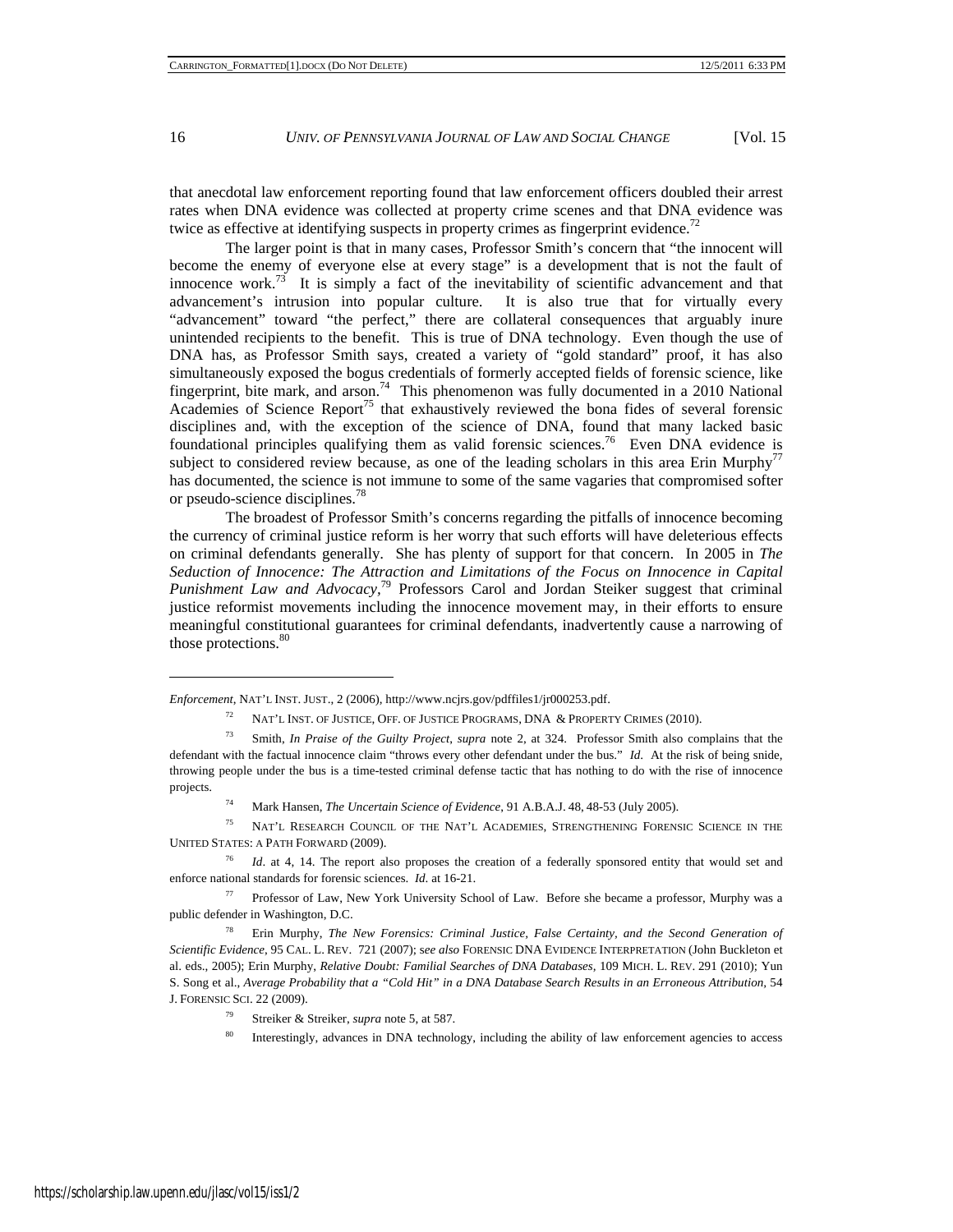Among other data, the Steikers' article traces the years-long broad and varied backlash against the Warren Court's expansion of federal constitutional protections for state criminal defendants. Specifically, the later Burger and Rehnquist Courts reacted by crafting "rules of constitutional adjudication" that focused "on truth-seeking rather than vindication of constitutional rights per se."<sup>81</sup> The result, according to them, was that there was a substantial impact on "constitutional standards regarding ineffective assistance of counsel and prosecutorial duties to disclose exculpatory evidence . . . . "82 This development was followed by a series of decisions that narrowed the relief available through federal habeas corpus.<sup>83</sup> Congress followed suit in 1996 by amending the federal habeas statute in the Antiterrorism and Effective Death Penalty Act of 1996 (AEDPA).<sup>84</sup> The combined result was a movement away from the Warren Court's view that the criminal process was "an appropriate venue for addressing claims of police and prosecutorial misconduct or for promoting abstract values (such as dignity, fairness, or equality)" and toward "a larger movement to make accurate determination of guilt or innocence the paramount or exclusive value in constitutional criminal procedure."<sup>85</sup>

I readily concede that there has been a reaction against the Warren Court's efforts to extend the availability of federal rights to state criminal defendants, but unlike earlier innocenceoriented cases that were used as grist for those reforms, the volume and frequency of postconviction DNA exonerations in recent years has irrevocably changed the landscape of the argument. When *The Seduction of Innocence* was published in 2005, for example, there had been one hundred and fifty-eight post-conviction DNA exonerations.<sup>86</sup> At the time of this writing there have now been two hundred and seventy-four; new exonerations are documented every week. <sup>87</sup> These numbers do not include non-DNA post-conviction exonerations, many of which provide even more compelling evidence of the pathologies that infect our justice system.

Additionally, in a place like Mississippi, where I work, one could fairly claim that there has been no backlash because the very conception presupposes that there is something tangible to

-

<sup>85</sup> Streiker & Steiker, *supra* note 5, at 612.

data bases of collected DNA profiles, has given rise to civil rights issues that were not contemplated until recently. The contours of this area of the law are still being decided, as are the constantly evolving forensic uses of DNA technology. *See, e*.*g*.*,* United States v. Mitchell, 681 F. Supp. 2d 597, 611 (W.D. Pa. 2009) (holding that "42 U.S.C. § 14135a, and its accompanying regulations, requiring a charged defendant to submit a DNA sample for analysis and inclusion in CODIS without independent suspicion or a warrant unreasonably intrudes on such defendant's expectation of privacy and is invalid under the Fourth Amendment to the United States Constitution"). The Third Circuit scheduled an en banc hearing to decide the issue. Shannon P. Duffy, *En Banc 3rd Circuit Set to Hear DNA Samples Case*, LAW.COM, (Oct. 26, 2010), http://www.law.com/jsp/article.jsp?id=1202473906320. The case was argued in February of 2011.

<sup>81</sup> Streiker & Streiker, *supra* note 6, at 609.

<sup>82</sup> *Id*.

<sup>83</sup> *Id*. at 609-11 (citing Wainwright v. Sykes, 433 U.S. 72 (1977) (constricting petitioners' ability to overcome non-compliance with state post-conviction procedure); McCleskey v. Zant, 499 U.S. 467 (1991) (narrowing petitioners' ability to bring previously un-presented post-convictions claims and applying "cause and prejudice" standard to new claims not presented in previous petition); Kuhliman v. Wilson, 477 U.S. 436 (1986) (narrowing petitioners' ability to re-bring claims in successor petitions)).

<sup>84</sup> Antiterrorism and Effective Death Penalty Act of 1996, Pub. L. No. 104-132, 110 Stat. 1214.

<sup>86</sup> *Id.*; CHRISTOPHER REINHART, CT. OFF. OF LEG. RESEARCH, EXONERATIONS (2005) ("According to the Death Penalty Information Center (DPIC), as of February 28, 2005, there have been 119 exonerations of death row inmates in 25 states since 1973.").

<sup>87</sup> *Facts on Post-Conviction DNA Exonerations*, THE INNOCENCE PROJECT, http://www.innocenceproject. org/ Content/ Facts \_on\_ PostConviction \_DNA\_Exonerations.php (last visited Feb. 28, 2011).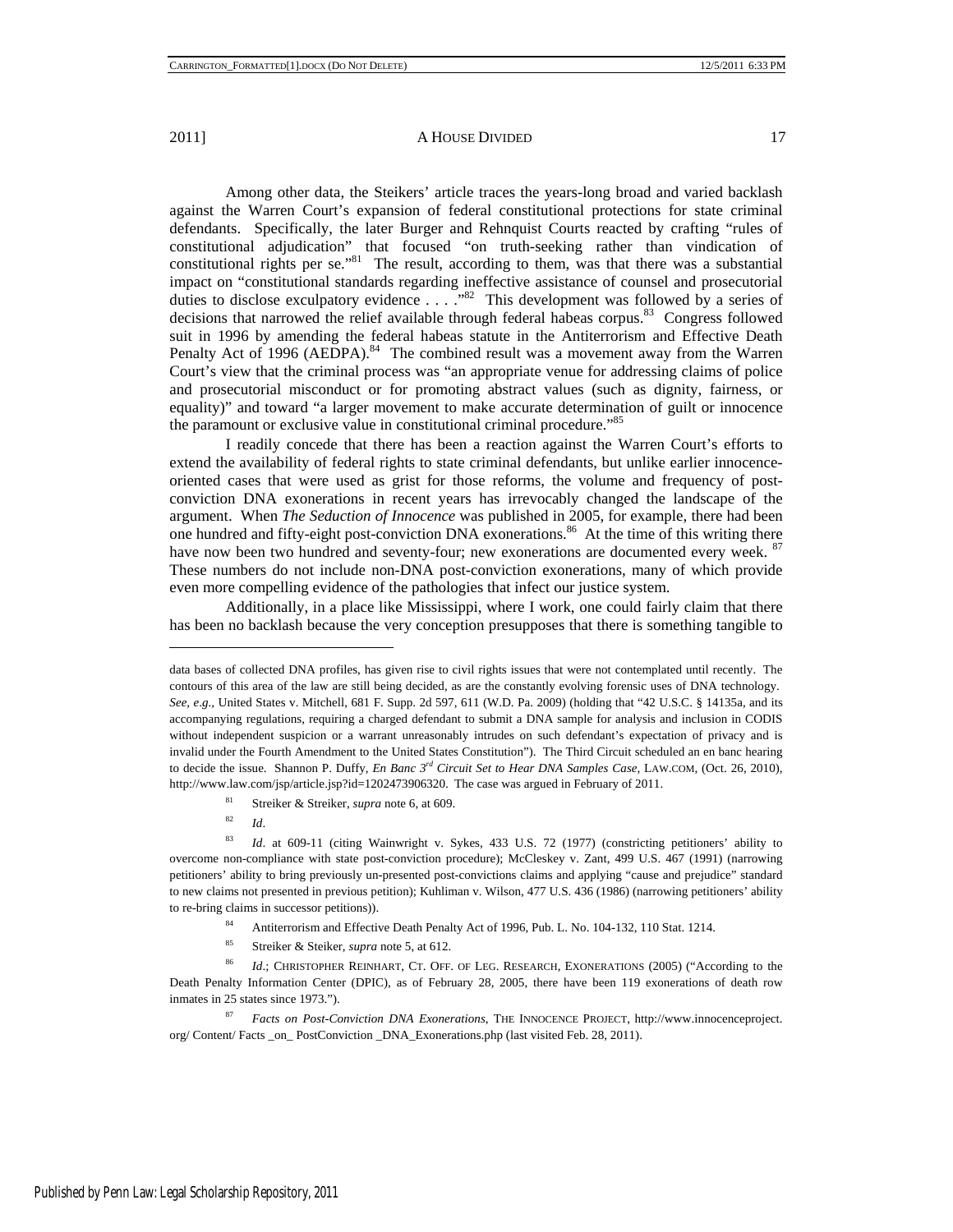backlash against. The sad fact of the matter is that in a regional criminal justice system, as Douglas Blackmon documents in *Slavery By Another Name*, that for decades was predicated on "[s]wift, uncomplicated adjudication" to ensure that African Americans were essentially reenslaved, the legacy of that system is still present.<sup>88</sup> Even though Mississippi locks up more of its citizens per capita than any state other than Louisiana, it has no statewide public defender system. A recent study indicated that 42% of felony cases in rural Quitman County, Mississippi were resolved by guilty plea on the day of arraignment.<sup>89</sup> Even as late as 2007, the "innocence revolution" as Professor Smith and others refer to it, had not reached Mississippi. Of the then just under 200 post-conviction DNA exonerations, none had occurred in Mississippi. Though almost every other state in the nation had recognized the value of preserving DNA and creating legal mechanisms for prisoners to request post-conviction testing claims, Mississippi had not seen fit to address these accepted trends either legislatively or otherwise.

Now, five years later, Mississippi has experienced twelve exonerations, one of which involved a prisoner who had been on death row. Beginning in 2008, the Mississippi Legislature passed comprehensive DNA preservation and testing laws,<sup>90</sup> one provision of which allows prisoners who pleaded guilty to nonetheless seek DNA testing in their cases.<sup>91</sup> Not only is this provision not a feature of most state DNA testing statutes, some state courts have specifically held that prisoners who pleaded guilty are prohibited from requesting testing.<sup>92</sup> Just last year four Mississippi prisoners were exonerated – one posthumously – after relying on this provision to seek DNA testing in their cases. In one case, the defendants had confessed and then pleaded guilty in order to avoid the death penalty. They had been incarcerated for close to three decades.<sup>93</sup>

Similarly, in the last several years (and since the publication of the Steikers' article in 2005) innocence projects have been able to advocate successfully for significant legislative reform as well as other policy changes at various law enforcement or other municipal entities.<sup>9</sup> Because erroneous eyewitness identifications – or, more to the point, flawed identification procedures – have been implicated in such a significant portion of wrongful convictions, innocence projects have moved to pass sweeping reformist legislation that is aimed directly at correcting systemic problems. Innocence projects have been successful in submitting and

<sup>91</sup> *Id*.

<sup>88</sup> DOUGLAS A. BLACKMON, SLAVERY BY ANOTHER NAME: THE RE-ENSLAVEMENT OF BLACK AMERICANS FROM THE CIVIL WAR TO WORLD WAR II 66 (2008) (exhaustively accounting the continuing *de facto* enslavement of black laborers in the South after Reconstruction).

<sup>89</sup> STANDING COMM. ON LEGAL AID AND INDIGENT DEFENDANTS, AMERICAN BAR ASS'N, *GIDEON*'S BROKEN PROMISE: AMERICA'S CONTINUING QUEST FOR EQUAL JUSTICE: A REPORT ON THE AMERICAN BAR ASSOCIATION'S HEARINGS ON THE RIGHT TO COUNSEL IN CRIMINAL PROCEEDINGS (2004), http://www.abanet.org/legalservices/sclaid/defender/brokenpromise/fullreport.pdf. *See also* NAACP LEGAL DEF. & EDUC. FUND, INC., ASSEMBLY LINE JUSTICE: MISSISSIPPI'S INDIGENT DEFENSE CRISIS 17 (2003) (describing the high caseloads of contract defenders and resulting inadequate representation given to indigent defendants in Mississippi).

<sup>&</sup>lt;sup>90</sup> MISS. CODE ANN. § 99-49-1 (West 2010).

<sup>92</sup> *See* People v. Byrdsong, 33 A.D.3d 175, 179-80 (N.Y. App. Div. 2006), *appeal denied*, 7 N.Y.3d 900 (2006) (holding that defendant was not entitled to post-conviction DNA testing because he had pled guilty); People v. Allen, 47 A.D.3d 543 (N.Y. App. Div. 2008) (holding that because the ultimate judgment was based on defendant's guilty plea, defendant was not entitled to post-conviction DNA testing).

<sup>93</sup> Campbell Robertson, *30 Years Later, Freedom in a Case With Tragedy for All Involved*, N.Y. TIMES, Sept. 16, 2010, http://www.nytimes.com/2010/09/17/us/17exonerate.html.

<sup>94</sup> *See, e*.*g*., *81st Legislative Session*, THE INNOCENCE PROJECT OF TEXAS, http://ipoftexas.org/index. php?action=8 1st-legislative-session (last visited Feb. 28, 2011).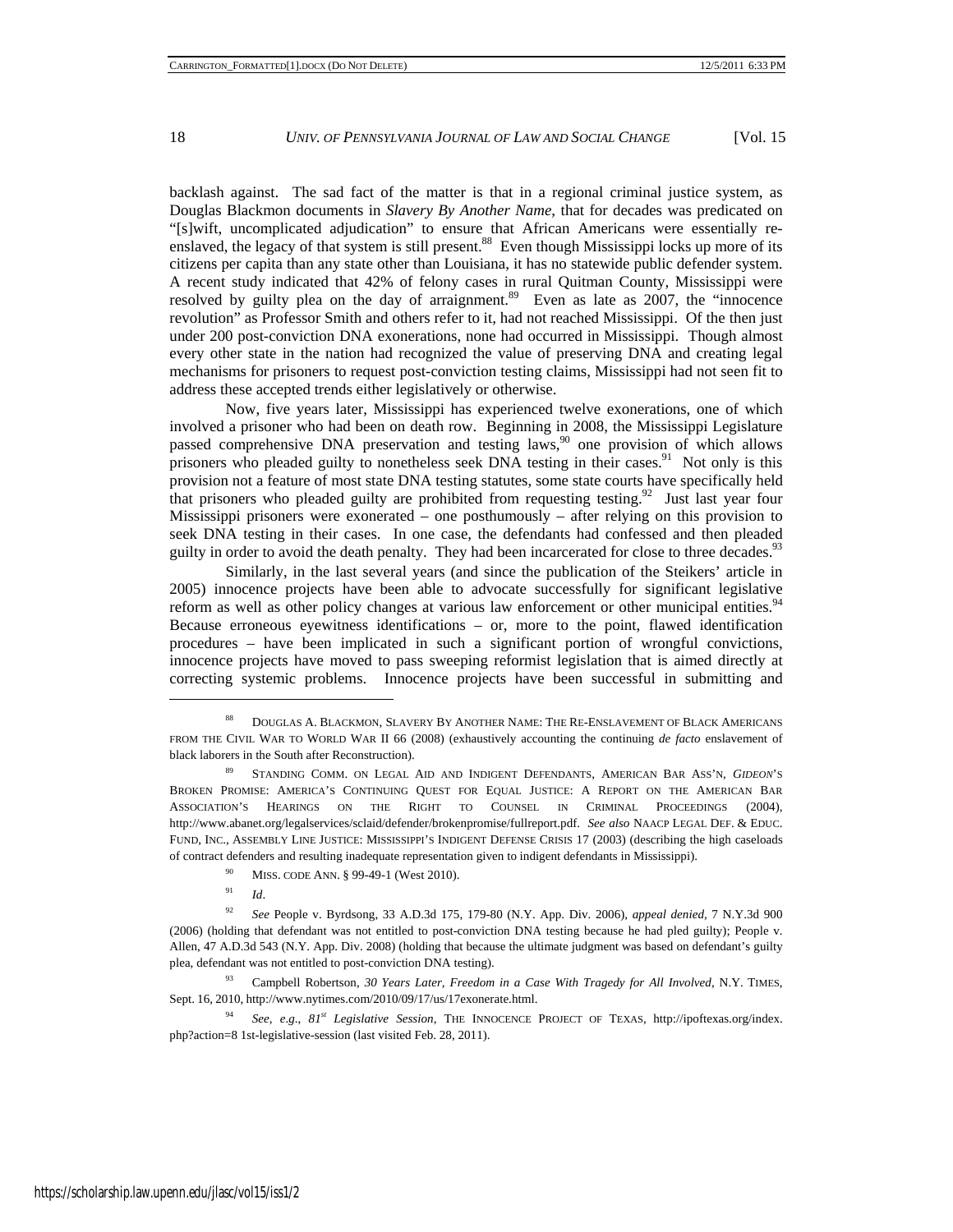advocating for the passage of eyewitness identification reform in eleven states<sup>95</sup> and are working in almost every other state or jurisdictions within particular states to affect the same types of reform. Projects have also worked to pass legislation aimed at obligating law enforcement agencies to record and/or videotape interrogations.<sup>96</sup> In addition to these legislative measures, innocence project personnel have been working with state prosecutors' associations and the ABA to craft and adopt Model Rule 3.8, which deals specifically with prosecutorial obligations, particularly when they arise in the context of an innocence case.<sup>97</sup> On the federal level, Congress passed sweeping reform in 2004 with passage of the "Justice for All" Act, which provided for among other things, access to post-conviction DNA testing for federal prisoners, compensation for federal exonerees, funding initiatives to encourage states to implement meaningful DNA preservation and testing protocols, as well as baseline requirements for defense counsel competence in death penalty cases.<sup>98</sup>

At first glance it may appear as though this reformist agenda begins and ends with "innocence" as its genesis and thereafter the distinctive marker of a valid claim for relief. However, the reforms mentioned above, many of which were passed by state legislatures, redound frequently to the benefit of criminal defendants who do not have a claim of innocence more than those that do. But the other point is that, notwithstanding the passage of these reforms, there still exists a fundamental resistance to the meaning and worth of legitimate innocence claims by the U.S. Supreme Court. To argue now, as Professor Smith does, that the pursuit of innocence cases and the reforms that follow may result in a damaging litmus test for most criminally accused seems in this current atmosphere more than slightly precious. Nothing to date seems to have moved the bloc of the Court that is averse to the realities of the criminal justice system's institutionalized inequities. Not even its own tragic mistakes. Take for example the seminal case of *Arizona v. Youngblood*. 99

In 1983 a ten year-old boy was abducted from a Pima County, Arizona carnival and repeatedly sodomized. Hospital personnel collected evidence and completed a rape kit provided by Tucson law enforcement. Thereafter, however, the material was not tested completely and some of the evidence was improperly stored causing it to degrade. Youngblood was identified by the victim and convicted at trial. When he challenged law enforcement's handling of the evidence that he claimed would have exonerated him, the Court held that routine or negligent destruction was of no constitutional import and that "unless a criminal defendant can show bad faith on the part of the police, failure to preserve potentially useful evidence does not constitute a denial of

<sup>95</sup> This list of states includes: Georgia (H.R. Res. 352, 149th Gen. Assemb., Reg. Sess. (Ga. 2007) (creating the House Study Committee on Eyewitness Identification Procedures)); Illinois (725 ILL. COMP. STAT. 5/17A (West 2010)); Maryland (MD. CODE ANN., PUB. SAFETY § 3-506 (West 2010)); New Jersey (JOHN J. FARMER, ATTORNEY GENERAL GUIDELINES FOR PREPARING AND CONDUCTING PHOTO AND LIVE LINEUP IDENTIFICATION PROCEDURES (2001), http://www.innocenceproject.org/docs/NJ\_eyewitness.pdf); North Carolina (N.C. GEN. STAT. ANN. § 15A-284.52 (West 2010)); Ohio (OHIO REV. CODE ANN. § 2933.83 (West 2010)); Rhode Island (R.I. GEN. LAWS ANN. § 12-1-16 (West 2010)); Vermont (VT. STAT. ANN. tit. 13, § 182 (West 2010)); Virginia (VA. CODE ANN. § 19.2-390.02 (West 2010)); West Virginia (W. VA. CODE ANN. § 62-1E-1, 1-3 (West 2010)); Wisconsin (WIS. STAT. ANN. § 175.50 (West 2011)).

<sup>96</sup> *See generally False Confessions & Mandatory Recording of Interrogations*, INNOCENCE PROJECT, http://www.innocenceproject.org/fix/False-Confessions.php (last visited December 29, 2010) (providing jurisdictions that have undertaken reform measures to record interrogations).

<sup>97</sup> MODEL CODE OF PROF'L CONDUCT R. 3.8 (2010), *available at* http://www.abanet.org/cpr/pic/3\_8.pdf.

<sup>98</sup> *See* Justice for All Act of 2004, Pub. L. No. 108-405, 118 Stat. 2260 (2004).

<sup>&</sup>lt;sup>99</sup> Arizona v. Youngblood, 488 U.S. 51, 57 (1988) (holding that without a showing of bad faith there was no denial of due process to criminal defendants when law enforcement failed to preserve evidence).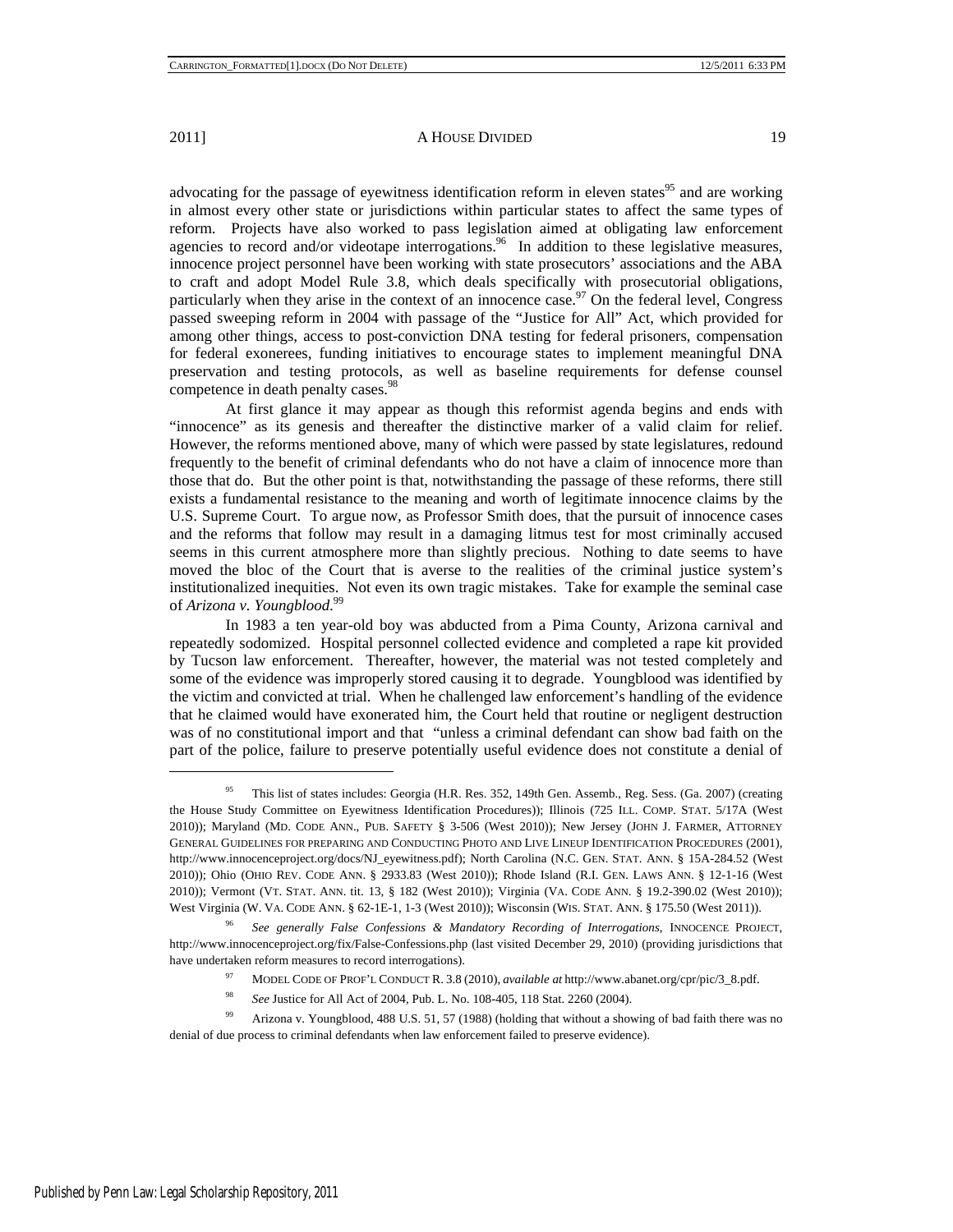due process of law."100 In a vigorous dissent, Justice Blackmun wrote that the provision of due process must surely require something more than simply avoiding bad faith action, noting wryly that a failure of justice is not mitigated simply because the police were inept but otherwise uncorrupted.<sup>101</sup> Youngblood served his sentence and was released but re-imprisoned in 1999 for failing to register as a sex offender. In 2000, more advanced DNA technology allowed the degraded semen sample to be tested. The results exonerated Youngblood and implicated the real perpetrator, who was subsequently convicted and sentenced to twenty-four years. *Youngblood* is still the law of the land.

Among the lessons that *Youngblood* is able to teach is that recent efforts designed to narrow the ability for prisoners to gain relief through post-conviction claims – whether they be through states' efforts to narrow or through federal statues like AEDPA – have resulted in creating a series of impediments that have, whatever else their proponents may claim, prohibited just claims from being adjudicated. These types of claims are certainly not limited to clients with claims of innocence, and despite what some have argued about innocence projects "diluting" the "core conception of innocence," the reality is much more nuanced than that. $102$  Innocence cases like *Youngblood*, if they have done anything, have sharpened the attention that ought to be paid to a spectrum of post-conviction statutory schemes that are failing.

Yet, despite both the rhetorical and empirical power of this data, the Supreme Court remains intractable. When, in 2009, the Court had another opportunity to consider argument regarding access to post-conviction DNA testing – this time in *Osborne* where the biological material had been carefully preserved – the Court again denied access by relying on the specious and empirically unsupported view that inmates, armed with the constitutional right to seek DNA testing would "game" the system and wreak havoc if "given a never-before-recognized constitutional right to rummage through the state's genetic-evidence locker."103 "Gaming" the system is indeed a legitimate worry, though it is the Supreme Court that is the malefactor and appears unlikely to have the temerity to admit that in the near future. It has been due in large part to innocence work that the Court's hypocrisy has been exposed. While the Court's unwillingness to take corrective action should be of significant concern, least among them it seems to me is the worry that continued innocence reform efforts might result in a backlash.

### IV. THE ASCENDENCY OF INNOCENCE PROJECTS IN LAW SCHOOL CLINICAL PROGRAMS

Professor Smith, a long-time clinical professor – and as importantly for this portion of her article, an articulate and thoughtful proponent of clinical legal education $104 - \text{cites several}$ worries about the growing prevalence of innocence projects as a clinical education option at law schools.<sup>105</sup> Her worries boil down to two related concerns: (1) that law students who participate

<sup>102</sup> *See, e*.*g*., Emily Hughes, *Innocence Unmodified*, 89 N. C. L. REV. 1083, 1089 (2011).

<sup>105</sup> *Other Projects Around the World*, INNOCENCE PROJECT, http://www.innocenceproject.org/about/Other-Projects.php (last visited Feb. 28, 2011) (listing innocence projects at universities around the world).

<sup>100</sup> *Id*. at 58.

<sup>&</sup>lt;sup>101</sup> *Id.* at 66-67 (Blackmun, J., dissenting).

<sup>103</sup> Dist. Atty's Off. for Third Jud. Dist. v. Osborne, 129 S.Ct. 2308, 2328 (2009).

<sup>104</sup> *See generally* Smith, *Difference in Criminal Defense*, *supra* note 48 (discussing how the difference between civil and criminal cases creates a difference in legal ethics). *See also* Smith, *Too Much Heart*, *supra* note 16 (discussing the craft in high volume public defense and attributes of public defenders).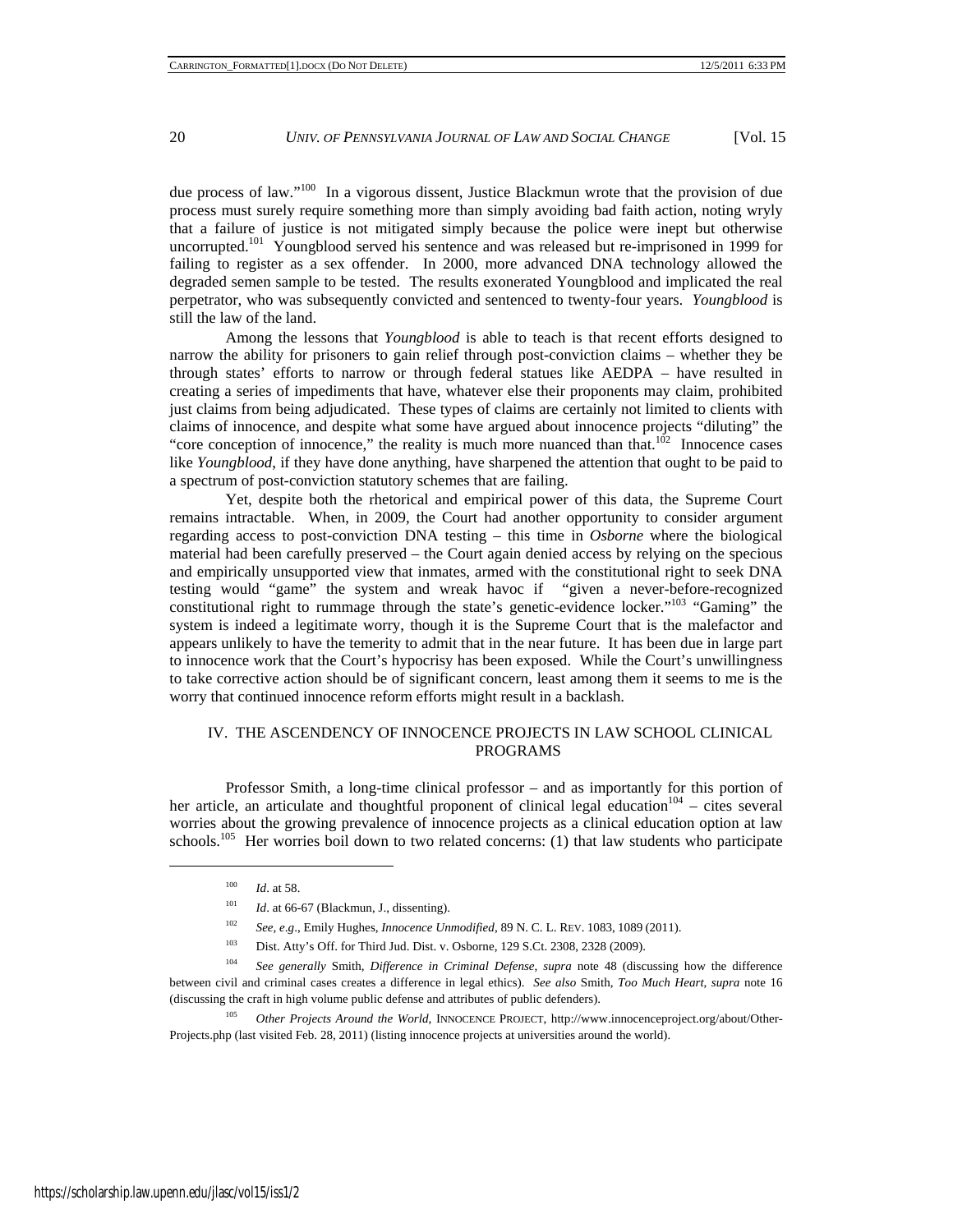$\overline{a}$ 

2011] **A HOUSE DIVIDED** 21

in innocence clinics will fail to learn the specific skill set and empathic qualities normally associated with good defense work, and, (2) that it comes close to being unconscionable to start an innocence clinic that provides a very select service to a very select set of clients when there are so many other, deserving clients, both those facing criminal charges and those who have civil legal needs, who have no access at all to legal counsel.<sup>106</sup>

If the available statistics mean anything, then Professor Smith's appears to have no need to worry. Of the 131 schools that reported to the Center for Applied Legal Education's recent survey on applied legal education, nineteen reported having innocence clinics (out of a total of 809 clinics, of which 63 were criminal defense clinics.)<sup>107</sup> Since that time, the Innocence Network has received four applications from clinic-based innocence projects. Each was granted membership; none replaced a pre-existing criminal defense clinic. In addition, for many law schools, creating a new clinic, particularly one that requires frequent and close supervision like criminal defense clinics, is simply not a feasible proposition. To begin, such clinics are quite expensive to start and to maintain.<sup>108</sup> Even where expenses are not an issue, many schools are not ideally situated to provide the sort of atmosphere conducive to starting such clinics. And as much as we might not like to admit it, there are also political realities both in and out of law schools' control that can make maintaining existing clinics hard enough, not to mention establishing new ones.109

Most central to Professor Smith's concern about the ascendency of innocence clinics is her belief that students who participate in them are not exposed to the core values that successful guilty projects offer to their students, namely the experience that students who represent "guilty" clients undergo when they realize their clients are not so very different, ultimately, from

<sup>107</sup> David A. Santacroce & Robert R. Kuehn, *Report on the 2007-2008 Survey, Center for the Study of Applied Legal Education*, http://www.csale.org/files/CSALE.07-08.Survey.Report.pdf (providing quantitative information on U.S. law school clinics and clinic educators).

<sup>108</sup> S*ee* Melissa L. Breger & Theresa A. Hughes, *Advancing the Future of Family Violence Law Pedagogy: The Founding of a Law School Clinic*, 41 U. MICH. J.L. REFORM 167 (2007). *See generally* Donald N. Duquette, *Developing a Child Advocacy Clinic: A Law School Clinical Legal Education Opportunity*, 31 U. MICH. J.L. REFORM 1 (1997).

<sup>109</sup> For a good discussion of the political implications that sometimes arise with law school clinics, see generally, David Luban, *Taking Out the Adversary: The Assault on Progressive Public-Interest Lawyers*, 91 CAL. L. REV. 209 (2003). For a discussion of the particular problems encountered by Tulane Law School Environmental Clinic see Peter Joy, *Political Interference with Clinical Legal Education: Denying Access to Justice*, 74 TUL. L. REV. 235 (1999). University of Maryland law school clinics have also come under political scrutiny. *See* Karen Sloan, *Partial Victory for Law Clinic in Fight with Legislature,* THE NAT'L L. J., April 5, 2010, http://www.law.com/jsp/nlj/PubArticleNLJ. jsp?id=1202447502486&slreturn=1; Karen Sloan, *Independence of Maryland Law School Clinic Is Challenged by Lawmakers*, THE NAT'L L. J., March 29, 2010, http://www.law.com/jsp/nlj/PubArticleNLJ.jsp?id=1202447072923.

<sup>&</sup>lt;sup>106</sup> For information regarding the current crisis in statewide indigent criminal defense, see, for example, THE SPANGENBERG GROUP, ABA INFORMATION PROGRAM, STATEWIDE INDIGENT DEFENSE SYSTEMS: 2005 (2005), http://www.abanet.org/legalservices/downloads/sclaid/indigentdefense/statewideinddefsystems2005.pdf (providing stateby-state information on existing public defender programs and oversight). For the same issues regarding the crises in civil representation, see, for example, William Glaberson, *Top New York Judge Urges Greater Legal Rights for the Poor*, N.Y. TIMES, May 3, 2010, http://www.nytimes.com/2010/05/04/nyregion/04court.html (discussing a judge's need for lawyers representing indigents in civil cases); Carol J. Williams, *California Gives the Poor a New Legal Right*, L.A. TIMES, Oct. 17, 2009, http://articles.latimes.com/2009/oct/17/local/me-civil-gideon17 (discussing a new law under which the state will provide lawyers in key civil cases, such as those dealing with eviction and domestic abuse, and explaining that advocates think underprivileged litigants will get a better shot at justice); Sargent Shriver Civil Counsel Act, CAL. GOV'T CODE §68650 (West 2009) (establishing funding for a pilot project that will provide indigents a lawyer in certain civil cases).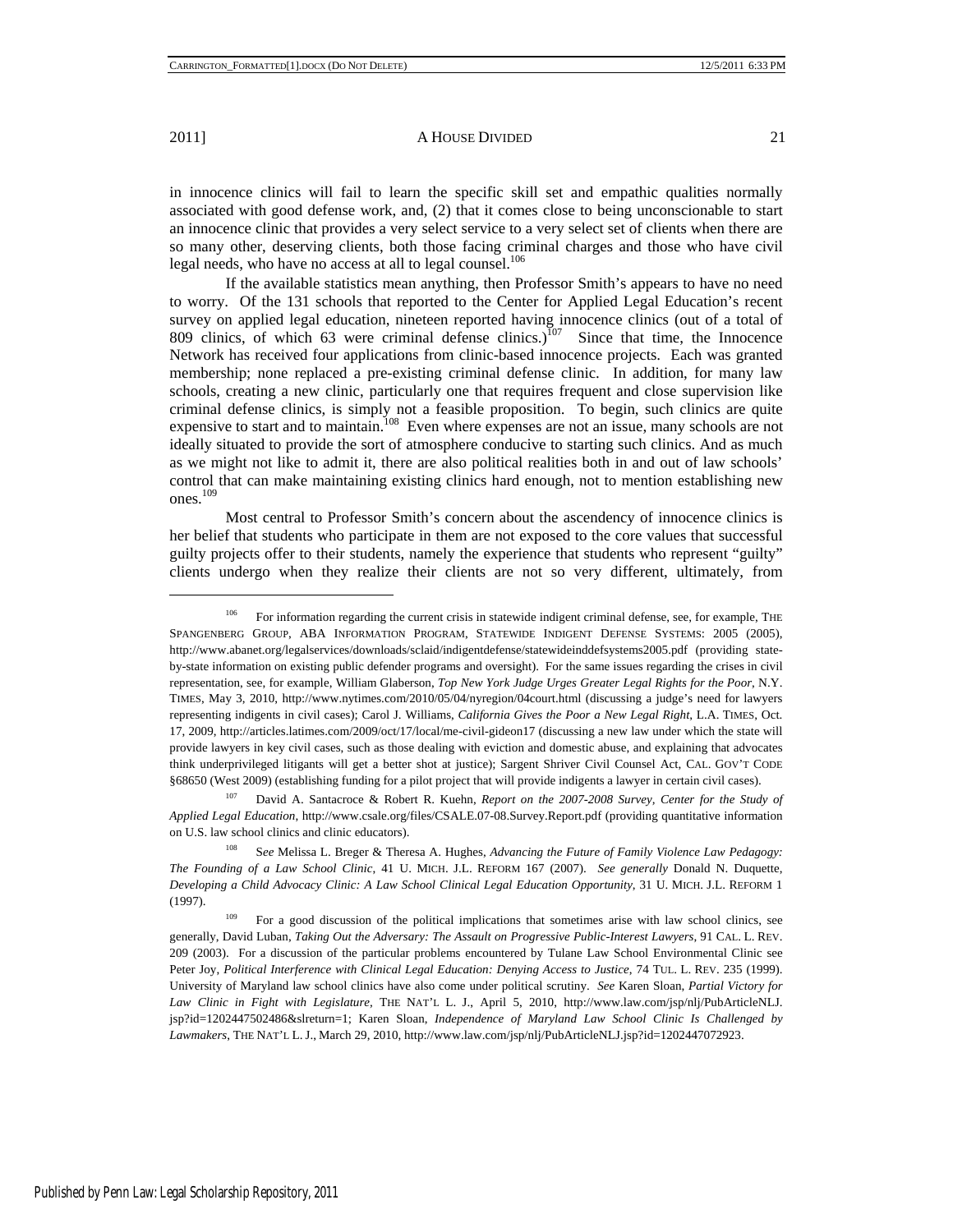themselves. "This is a transformative revelation for some," she writes, and, "[y]ou cannot teach this generosity of spirit or lack of judgment when you represent only factually innocent people who have been wronged by the system. It is too easy to identify with an innocent person."<sup>110</sup>

I could not disagree more. To begin with, I don't think that it's "too easy" to identify with the innocence clients whom I have represented.<sup>111</sup> In fact, I think it's extraordinarily difficult. I should probably pause and admit that I have never felt that it was particularly easy for me to identify with the hundreds of "guilty" clients I represented when I was a public defender either. I suppose I need to admit that it's possible that the lessons I was supposed to have learned as a clinical student never took. In my case, my "transformative experience," such as it was, had more to do with my continual amazement by just how different my life was from most of my clients'. Unlike the "there but for the grace of God go I" realization, I was so far removed from the life experiences of my clients that we may have been from different planets. And this in Washington, D.C., a relatively provincial city,  $112$  where my clients and I were sometimes only physically separated by a block or two.

I also take issue with her claim from a much more practical pedagogical standpoint. Identifying, investigating and litigating claims of innocence contain all of the base ingredients for the type of experience Professor Smith claims as the purview of "guilty projects." First of all, innocent clients do not generally spring, fully formed, like a post-conviction Aphrodite out of some state's department of corrections database. All of the cases that we agree to consider are post-conviction cases. To read the appellate opinions on these cases is to read a record that is replete with a version of guilt. From a purely factual perspective, the trial record is generally no better. What interests us is a rape kit that may never have been submitted for testing in a "stranger on stranger" sexual assault, or a recanting witness who had been a co-defendant who had gotten a deal. Those facts standing alone do not mean by any stretch that the person is innocent – only that there exist hallmarks of possible innocence in a case that may or may not turn out to be – after significant work – a viable case. Until that point, though, students are working on a "guilty" person's case.<sup>113</sup>

Secondly, Professor Smith writes that the case-screening process by which many innocence projects choose cases to work on amounts to a "rationing" of access to justice because

<sup>110</sup> Smith, *In Praise of the Guilty Project*, *supra* note 2, at 326. For a discussion of this phenomenon, s*ee also* Smith, *Too Much Heart*, *supra* note 16, at 1203, 1251-59 (2004); Jane H. Aiken, *Provocateurs for Justice*, 7 CLINICAL L. REV. 287, 302-04 (2001) (discussing the process of promoting a desire for justice work in law students); Jane Harris Aiken, *Striving to Teach "Justice, Fairness, and Morality*," 4 CLINICAL L. REV. 1 (1997) (discussing how to teach clinical legal students values associated with promoting justice); Fran Quigley, *Seizing the Disorienting Moment: Adult Learning Theory and the Teaching of Social Justice in Law School Clinics*, 2 CLINICAL L. REV. 37, 51-52 (1995) (discussing the role of teachers in law clinics in promoting social justice learning).

<sup>111</sup> Smith, *In Praise of the Guilty Project*, *supra* note 2, at 326 n.75. Smith cites to a comment made by an innocence practitioner in support of her position. *See* Keith A. Findley, *The Pedagogy of Innocence: Reflections on the Role of Innocence Projects in Clinical Legal Education*, 13 CLINICAL L. REV. 231, 264 (2006) (arguing that Innocence Project students "gain the perspective of those citizens who have been . . . banished from our communities . . . [and] come to see the humanity of individuals convicted of the most heinous crimes", and then adds this editorial note: "But note that these are *innocent people* convicted of heinous crimes and banished.")

<sup>112</sup> In his Washington based novel of manners, *The Last of the Southern Girls*, Willie Morris wrote that about the town that "[i]t had all the illusions of a large city, compounded by the sources and appurtenances of national authority, which gave it its character. Yet strip off these layers and there, for any outsider to see, lay the quintessential American small town." WILLIE MORRIS, THE LAST OF THE SOUTHERN GIRLS 3 (1973).

<sup>113</sup> *See generally*, Findley, *supra* note 111, at 264.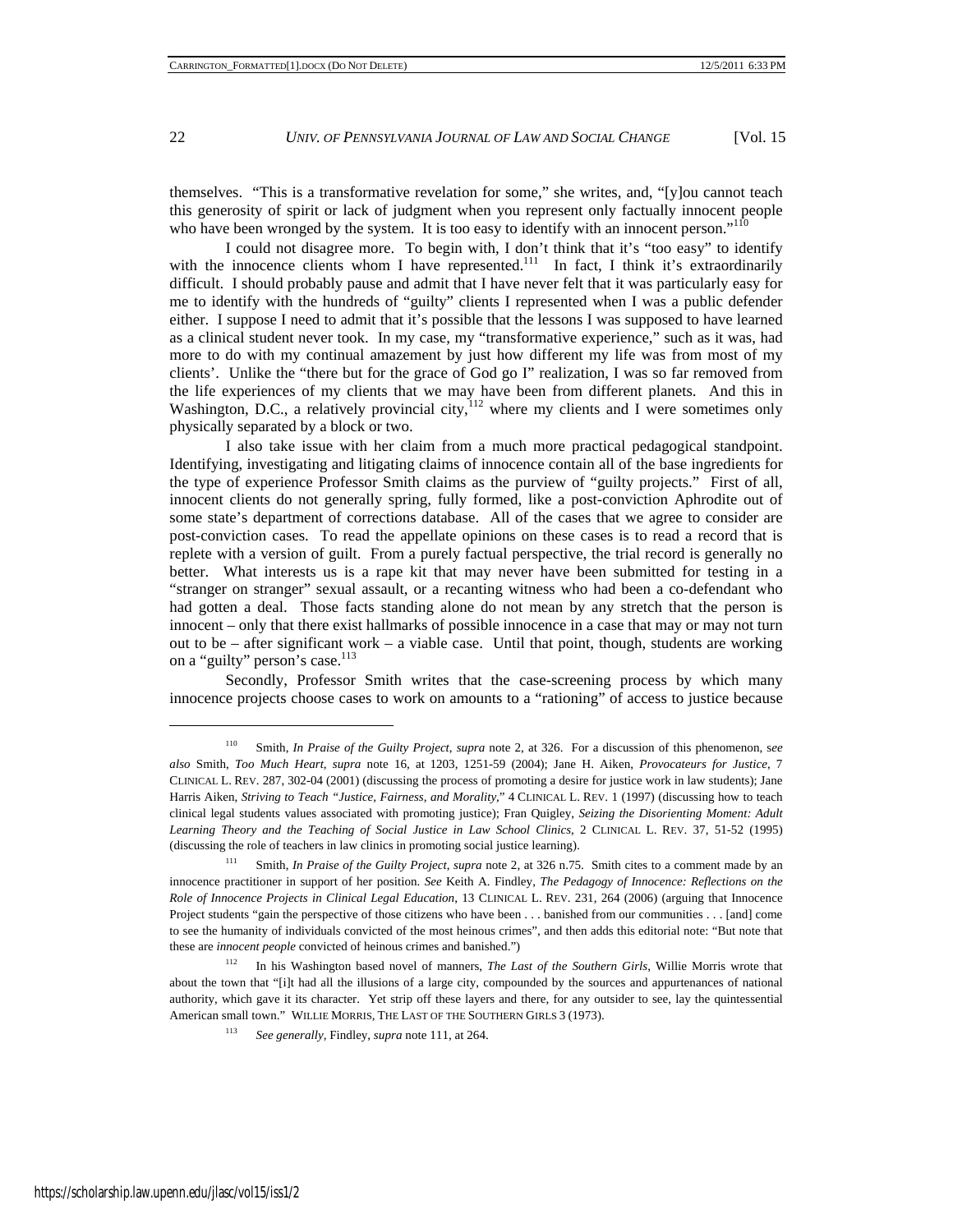it emphasizes that some clients are more deserving than others, an exercise that is at odds with what she argues new lawyers should be learning.<sup>114</sup> In virtually every innocence clinic with which I'm familiar, the screening process takes place within a very explicit context. In my clinic, students do not interact with a live case until they have attended several initial classes, all of which are devoted to a discussion of what I refer to as the "ethos" of criminal defense work. We read several articles and have (usually) vigorous discussions about what it means to be a criminal defense attorney. One of the goals of the discussion is for the students to realize that one of the foremost skills that a defense lawyer can bring to bear on the client's case is the ability not to stand in judgment.<sup>115</sup> My students, like those in criminal defense clinics in which I have taught, struggle to find their comfort zone, but none take issue with the basic precepts of this claim or any others about what is required to zealously defend a client. By the time they are ready to be introduced to the cases we are working on as *innocence practitioners* they are very much aware of the fact that they are, in essence, being judgmental; the irony is not lost on them.

And then they are introduced to their cases. Or more accurately the train wrecks that pass as cases handled by lawyers who have made the rationing of justice their daily bread and butter. In case after case on which students work, lawyers have routinely failed to provide even the most basic required services. What engages the students is exactly what Professor Smith says elsewhere in her scholarship is the true import of legal clinics: the teaching and valuing of craft.<sup>116</sup> For the students handling innocence cases, the fact that the client may be innocent is, ultimately, of little consequence – in the same way that actual innocence is of little practical legal consequence to a defense attorney who is facing a trial. What outrages them is not that an innocent person was locked up unjustly – that outrage is, for them, *sui generis*. What these soonto-be lawyers are engaged by are the causes of the injustice. When they see defense lawyers waiving opening statements, conducting an entire trial without an articulable defense theory, inculpating their clients during an unpracticed cross examination, they are outraged.<sup>117</sup> This is not the profession that they signed up for; it is my hope that wherever they end up, in whatever type of practice, they will not countenance it. They have become, in other words, ready for justice.<sup>118</sup>

#### V. CONCLUSION

After a lengthy meeting among the defense attorneys in the Louisiana murder case, we decided on a strategy: rather than dealing at arm's length with the prosecution in a case where we felt like we had a tactical advantage, we would capitalize on our position, take advantage of the growing recognition that convicting the innocent was a not uncommon reality, and present to the prosecution almost all of the additional exculpatory evidence that defense investigators had gathered over the years. It was an unorthodox approach. On the one hand it took the best of

<sup>114</sup> Smith, *In Praise of the Guilty Project*, *supra* note 2, at 326.

<sup>115</sup> *See* Smith, *Defending*, *supra* note 16, at 928 ( "[The right to counsel] also makes plain one of the most important things a defense lawyer can offer a client accused of a terrible crime: suspension of judgment.").

<sup>116</sup> *See* Smith, *Too Much Heart*, *supra* note 16, at 1251-59 (2004) ( "[A] central part of the craft of defending is pushing the criminal justice system to step up . . . . We are the lone voice in the courtroom urging that the right thing be done--not necessarily the easy thing, but the right thing--as a matter of law and as a matter of humanity. At the very least, we make sure an injustice does not go unnoticed.").

<sup>117</sup> *See generally*, Findley, *supra* note 111.

<sup>118</sup> *See generally* Aiken, *supra* note 110 (discussing the developmental process of teaching clinical law students how to be ready to do justice work).